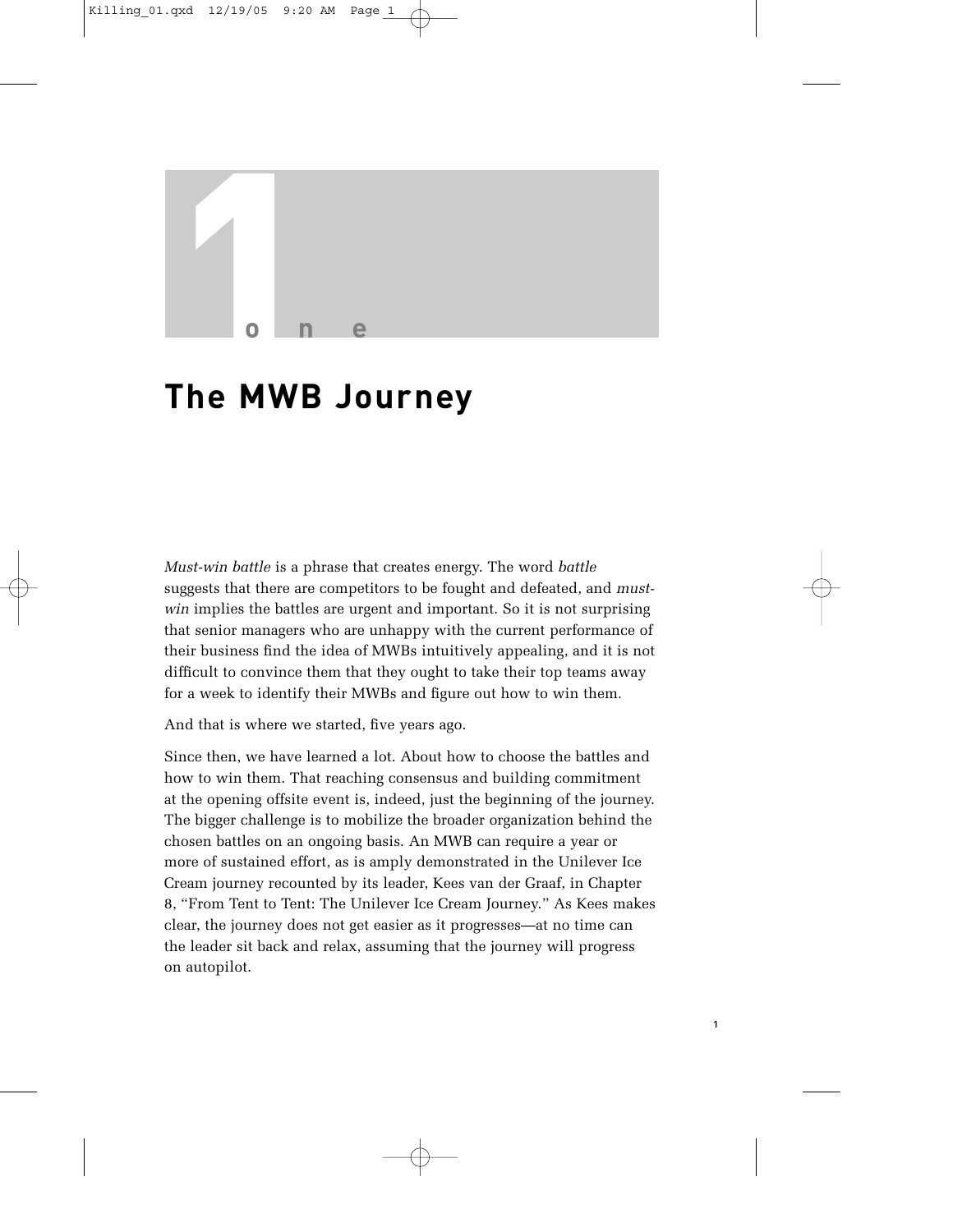The second thing that we have learned is that the must-win battle (MWB) journey should not be just an intellectual journey—figuring out what to do—it must also be an emotional journey. To win your MWBs you need people at all organizational levels to make an emotional commitment to the chosen battles and to begin to truly work together as members of a single team with shared objectives. The walls of the organizational silos have to be breached—permanently. This will take a shift in mind set, and that will not happen through a solely intellectual journey.

Our final learning is about leadership. We have worked with more than two dozen senior managers leading MWB journeys. Some are CEOs of major corporations, some are divisional managers within very large organizations, some are heads of medium-sized or smaller companies. Whatever their background and position, most find the MWB process becomes a personal leadership journey, as they discover that they cannot rely solely on the power of their position to force the organization forward. The same applies to their leadership teams. The focus has to shift to listening, assessing, persuading, and varying one's management style as the situation changes. As we discuss in Chapter 3, "What Does It Take to Lead an MWB Journey?" "emotional intelligence" helps, but it is usually not sufficient. Sometimes the leader needs to take an unpopular position—disappointing key people—and courage becomes the order of the day. But these are not just isolated acts of bravery, the leader needs stamina, the courage to keep on asking the right questions, to keep pushing the organization toward the chosen goals when energy may be flagging.

As you will see, these three learnings underpin our approach to designing and leading MWB journeys. Although none of the elements is new, combining them has proved very useful for leaders who want to cut through an array of uncoordinated initiatives, and bring focus and renewed energy to their organizations.

## A Brief Aside: The Limits of the Military Metaphor

Before we start, it is worth saying a couple of words about the term *must-win battles* and its implied association with military strategy. Clearly, business and war are very different, both in their origins and their outcomes, and it would be disingenuous to compare the

 $\overline{2}$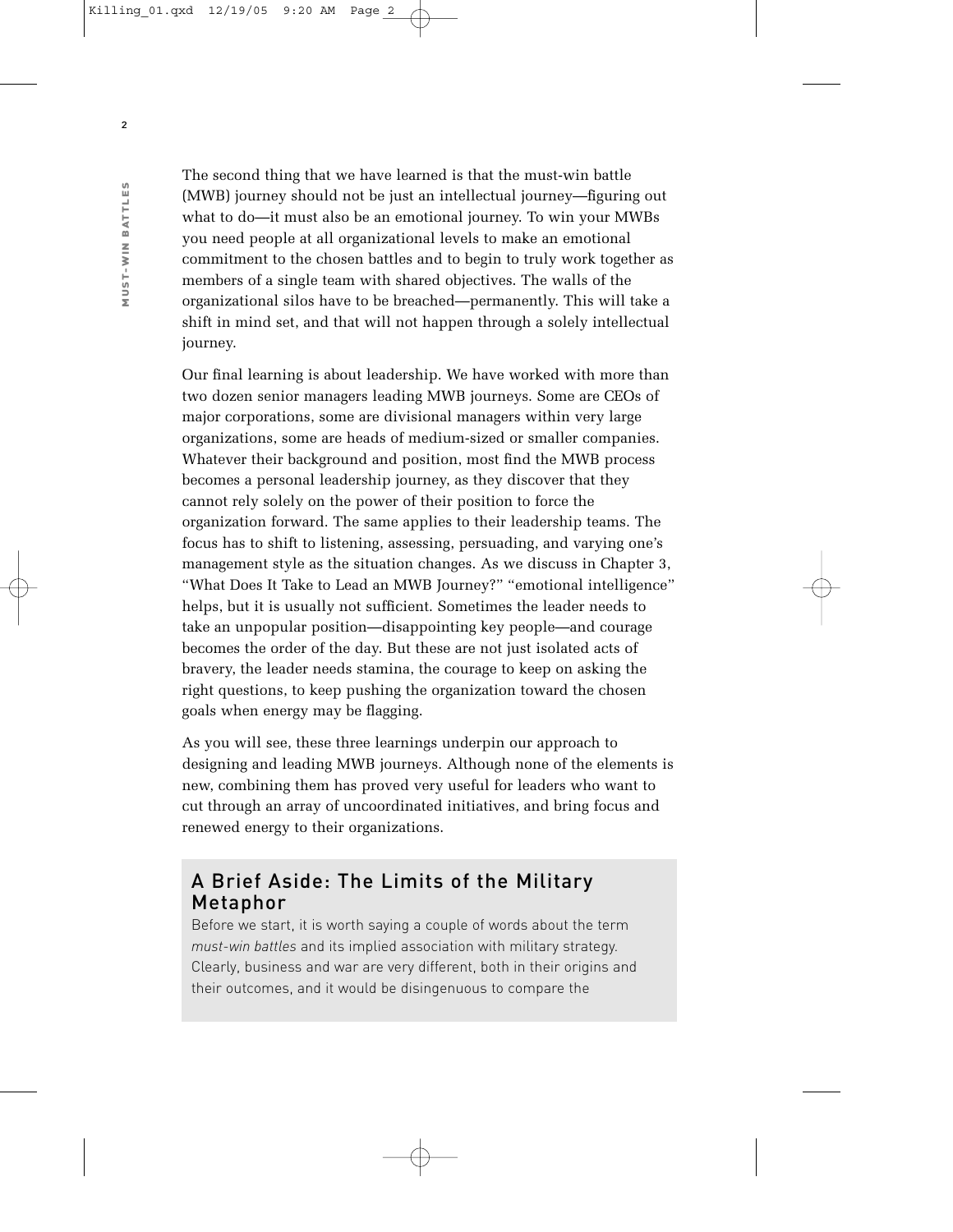importance of adding to shareholder value with matters of life and death. However, frequently the military metaphor is applied in business, and there are significant lessons business can, and often does, learn about strategy and organizational leadership from military thinking. Military and business are both concerned with leading groups of people against purposeful and ever-changing opponents, with one engagement not being an endpoint in and of itself but rather leading to yet another period of engagement. Both also recognize the importance of harnessing the intellect and the emotional commitment of their people toward a common external goal. But that is where the metaphor ends.

This book is intended for business organizations, led by leadership teams that are focused on winning in the markets in which they compete. It is about prioritization and choice. It is about intellect and emotion. It is about harnessing the power of the collective organization. It is also about, at each stage in the journey, taking stock and refocusing on the challenges ahead.

While winning each individual MWB is vital, the longer-term victory is to transform the organization into a cohesive team that can win these battles again and again.

We have written this book to provide a road map for managers who are sure the MWB approach is just what they need and who want advice on how to lead such a journey. But we have also written it for managers who are less sure of the approach but want to understand more fully what demands it would make on them and their organizations before they make a decision as to whether or not to proceed. So let's begin.

#### What Are Must-Win Battles?

The name says it all. MWBs are the three to five key battles that your organization absolutely must win to achieve its key objectives. That is a pretty short list. And although we find that most teams readily agree that focus is a good thing, they invariably find it difficult to agree on such a shortlist. Someone's priorities will not make the final cut. But avoid the trap of creating a long list of MWBs, because you will need to concentrate all your resources, and all management's attention, on your chosen MWBs. If the list is too long, both resources and attention will be dissipated, and you will end up with inadequate support for every battle. So be disciplined and be tough.

 $\overline{3}$ 

ITHE MWB JOURNEY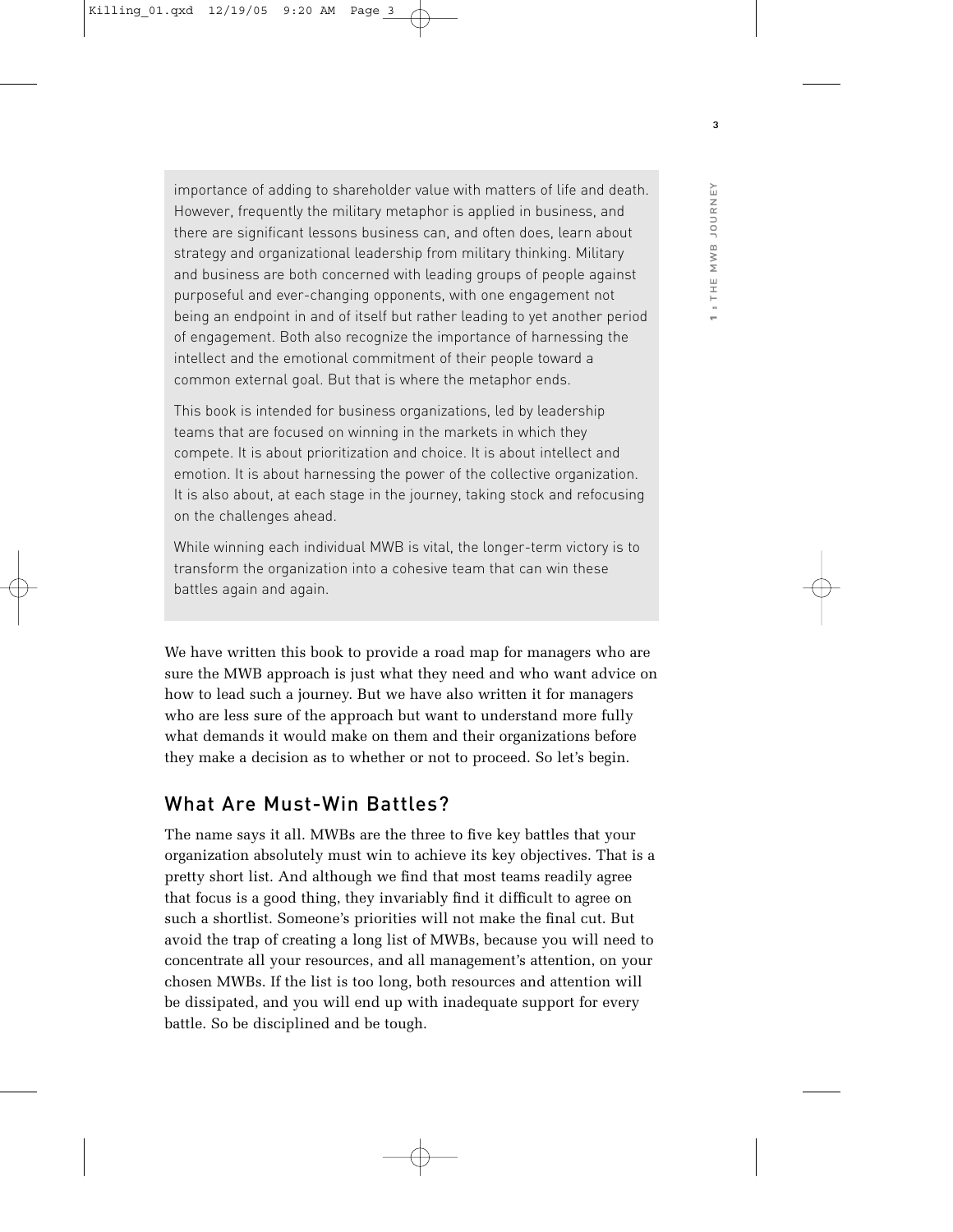A well-chosen MWB has five characteristics.

#### *An MWB should:*

**1. Make a real difference.** The major criterion for determining what is and is not an MWB is impact. The key question is: "If we win this battle, what difference will it make?" The answer has to be that it will make a huge difference—not just to one part of the organization, but to the achievement of the company's overall objectives.

This means, of course, that before you get serious about defining MWBs, your team needs to agree on what its overall objectives are. Most companies have a "mission" or "vision" statement, and these may be useful, but often they are too broad to provide the basis for developing MWBs. So what you need to identify before selecting MWBs are objectives that the management team really feel passionate about, along with the quantitative targets they need to meet to keep corporate office and/or shareholders on board.

When Unilever in Africa embarked on its MWB journey, the first thing it created was a new vision statement that generated a lot of excitement: "We will touch the lives of all Africans by better anticipating and fulfilling their cleaning, caring, and nutritional needs, everyday, everywhere." *Everyday* was a key word, as it meant that products had to be low priced, in small packages, and distributed widely so they could be purchased on a daily basis. *Everywhere* meant that the parts of Africa where the company was doing less well, such as West Africa, would receive renewed attention. The vision was backed up by an ambitious target: "To double the sales in Africa in five years from  $£1.8$  billion to  $£3.6$ billion and deliver above Unilever average value creation."<sup>1</sup> With this agreed vision and targets in place, the management team created five MWBs, presented in the following box.

**2. Be market-focused.** Managers are often tempted to create MWBs that emphasize winning internal battles. Don't do it. Internal battles too often reflect the passion of executives who are competing among themselves for resources and attention. The point is to win in the

<sup>1</sup> See *www.unilever.com/Images/2002%20Africa%20Regional%20Group% 20presentation\_tcm13-5214.pdf* for further information on each of the MWBs chosen. <sup>2</sup> Malnight, Thomas W., Killing, J. Peter, and Keys, Tracey S. (2004) "Must-Win Battles," *IMD Perspectives for Managers*, Issue No. 106, March.

4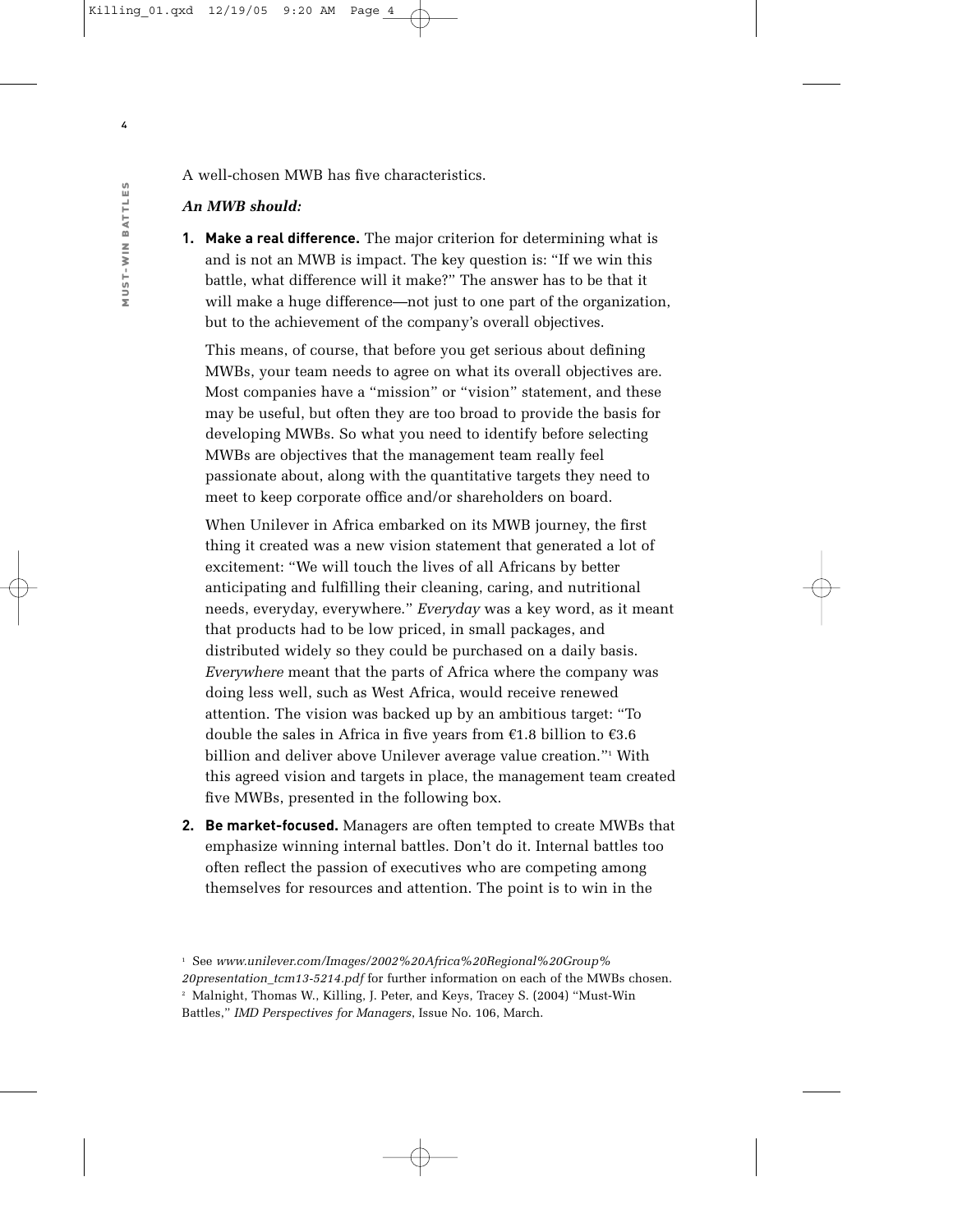Killing 01.qxd 12/19/05 9:20 AM Page 5

## Unilever in Africa: Must-Win Battles<sup>2</sup>

Unilever's African Regional Group has a long history of success, which has resulted in leadership positions in most of its major product categories. Underlying this success was a deep knowledge of local markets, a high-quality local talent base, extensive distribution networks, and a consistent flow of innovations. But in 2001, regional management recognized that many of its sources of success could be imitated by competitors and that future success would require a new focus that would create new energy. To achieve this it developed five MWBs:

- Everywhere (ensuring Unilever brands are available everywhere in Africa)
- Everyone, Everyday for Life (providing for the everyday needs of all Africans)
- Priority Pillars for Growth (focusing resources around three key product categories critical for future growth)
- Winning West Africa (building West Africa to be as big as South Africa)
- Simply the Best (ensuring the strongest employees and operating culture working to the highest standards within the company, and with its communities)

The first MWB required a concerted effort to enter currently unserved geographic markets. The second meant that the group would build an additional  $\epsilon$ 1 billion business in low-priced "popular products." The third involved focusing regional resources on product categories with the greatest long-term potential, even if they did not reflect corporate priorities in other markets. The fourth MWB involved balancing the regional geographic portfolio, moving away from a dependence on South Africa. Finally, the last MWB involved creating ways of working that would ensure the group could actually win the other four MWBs. Each MWB included specific measurable targets, and a specific set of actions required to win the battle.

Winning the MWBs would require managers who had been focused on delivering results within their territory to cooperate more broadly across the region. Some executives would become more dependent on others to meet their local objectives, losing much-valued independence. However, everyone realized that the collective opportunity could not be reached if each country continued to operate alone. And the commitment to a new way of working was made.

# 1 : THE MWB JOURNEY 5 **: THE MWB JOURNEY**

 $\overline{5}$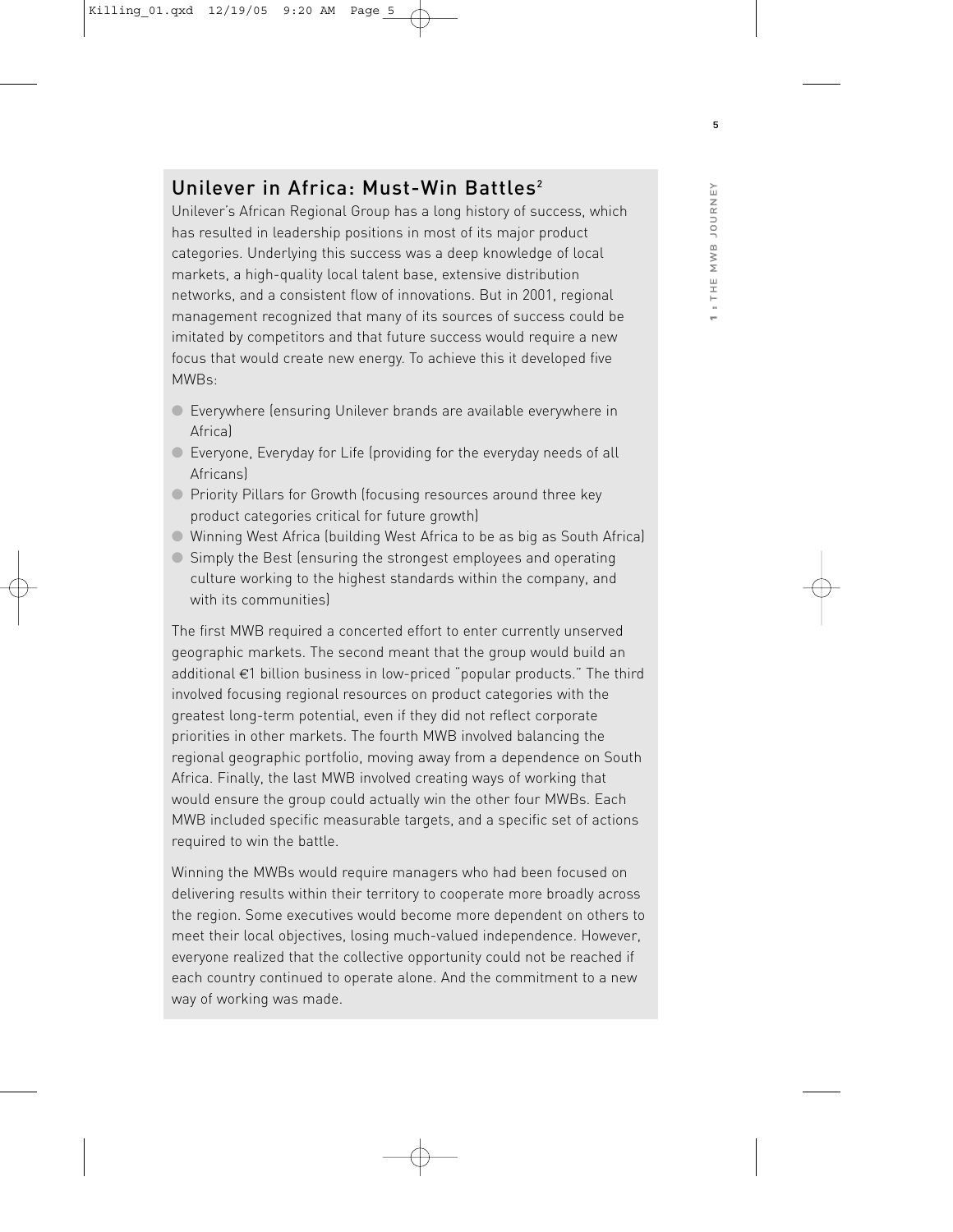marketplace, not get a new transfer price from a sister division. Unilever Africa's management team created five MWBs, and one of those was an internal battle. That proportion is about right.

Specific targets underpinned each of these five battles, and subbattles were identified that had to be won to support each of the main battles. We say more about the creation of supporting battles in Chapter 7, "Engaging the Organization."

**3. Create excitement.** Your MWBs should be exciting—real challenges create real energy. Needless to say, you do not want your people charging off on hopeless quests that are impossible to win, but for maximum impact an MWB should focus on a collective objective that might previously have been thought impossible, such as dethroning a long-standing market leader. If your MWBs are not seen as exciting or meaningful by a large number of people in your organization, it will be difficult to maintain the commitment and resource trade-offs required to win them.

Some of your MWBs may be defensive—winning these battles will avoid calamities. Others will be more offensive in nature—moving into new markets, developing new technologies, taking market share from a larger rival, and so on. Both types of battles can be motivating, and in most organizations the final set of MWBs is a mixture of offensive and defensive challenges. There is no "rule" about this, the proportion of each will depend entirely on the circumstances in which the company finds itself. The Nestlé China example illustrates a situation in which defensive and offensive MWBs were under way at the same time. Both battles were won.

## Nestlé China: Don't Kill the Cows

When Joe Mueller took over as head of Nestlé China in 1998, the business was not performing well. Financial results were poor, and the organization was demoralized. As Joe put it: "Nonachievement of targets had become a habit." Part of the problem was that the company was processing far more milk than it could sell, and inventories of milk powder and condensed milk were bulging. One solution being discussed when Joe arrived was to tell farmers that Nestlé would no longer take the milk that their cows produced. The result, in all probability, would

 $\overline{6}$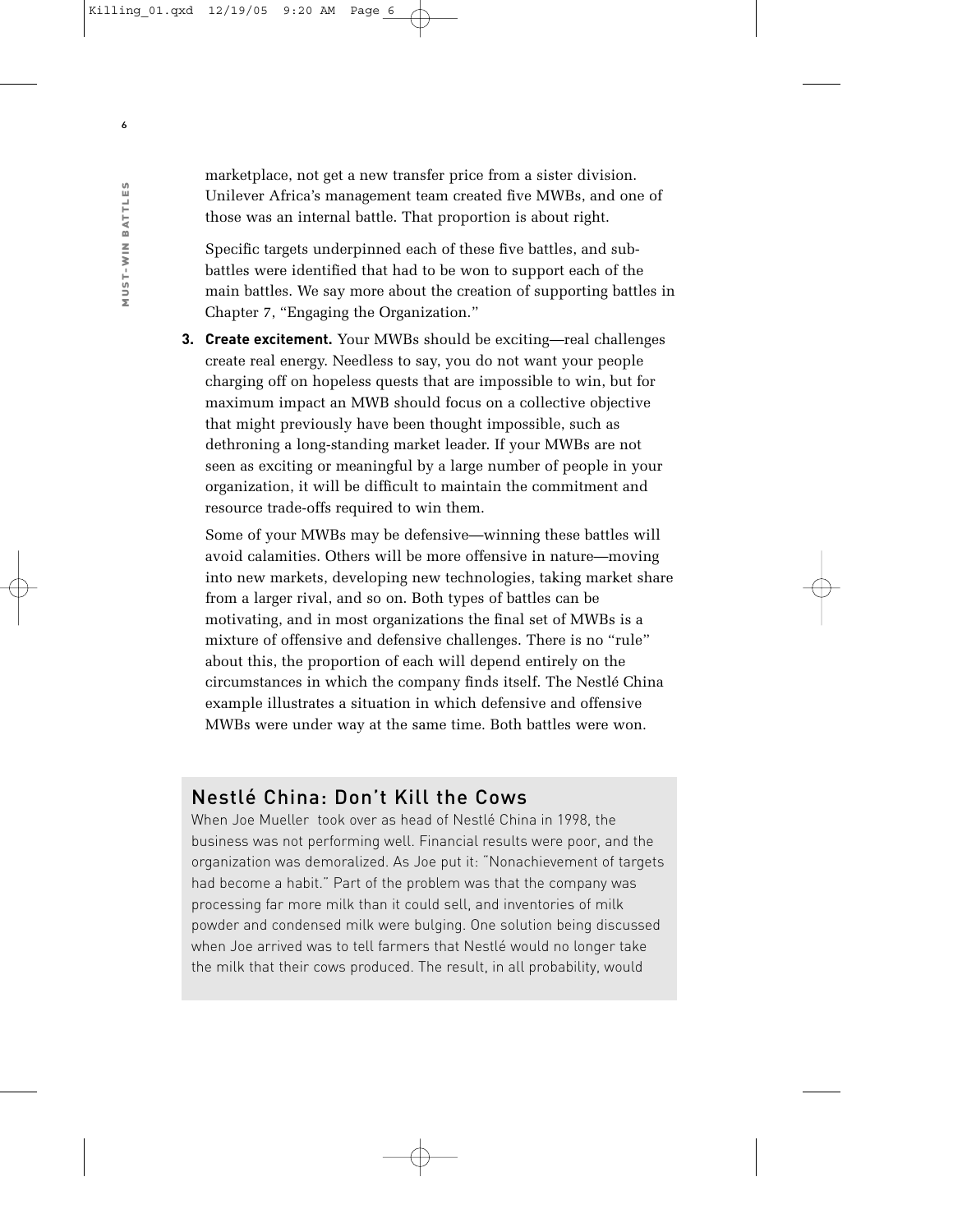have been farmers with no means of livelihood, and slaughtered cows. One of Joe's first MWBs was to find a way to keep those cows alive! A classic defensive MWB.

At the same time, Joe wanted to make an offensive move in the local market that would get a "win" for the company, and provide a muchneeded employee morale boost. Joe's decision, implemented in record time, was to create a "Chinese Kit Kat" chocolate bar designed exclusively for the Chinese market. The new bar, both smaller and lower priced than the Kit Kats sold in Europe, was exactly what was needed for local tastes and budgets.

Both MWBs were a success, and Nestlé China was turning in a strong financial performance within 18 months of Joe's arrival.

**4. Be specific and tangible.** MWBs need to be tangible and specific enough to be measured. MWBs that say "we must innovate more!" or "get closer to customers!" or "reduce costs!" are not useful. Your MWBs need to be specific to your business situation, markets, and organization. If you find it difficult to create specific targets and actions required to win your battles, chances are your MWBs are not sufficiently specific or tangible.

Part of making MWBs tangible is to give them a reasonably short time frame. We usually find that more than half of the portfolio have a "time to victory" of two years or less. If the time frames are too long, the MWBs may not generate much energy, and may be constantly displaced by other things that appear to be more urgent. Kees van der Graaf felt that two years was about right for some of his ice cream business MWBs (see Chapter 8). But to Joe Mueller in Nestlé China, two years would have seemed much too long. He needed a quick win to boost morale, and he needed immediate action to get milk products flowing out of Nestlé warehouses so that farmers could continue supplying Nestlé with milk on a daily basis. Clearly, both company and industry conditions should have a major impact on the time to victory for your MWBs.

**5. Be winnable.** There is often a fine line between creating MWBs that are exciting—both aspirational and inspirational—and just plain impossible. An underperforming European beverage company recently brought in a new CEO whose first job was to convince his best people—who were full of energy and ambition—that their first

1 : THE MWB JOURNEY 7 **: THE MWB JOURNEY** 

 $\overline{7}$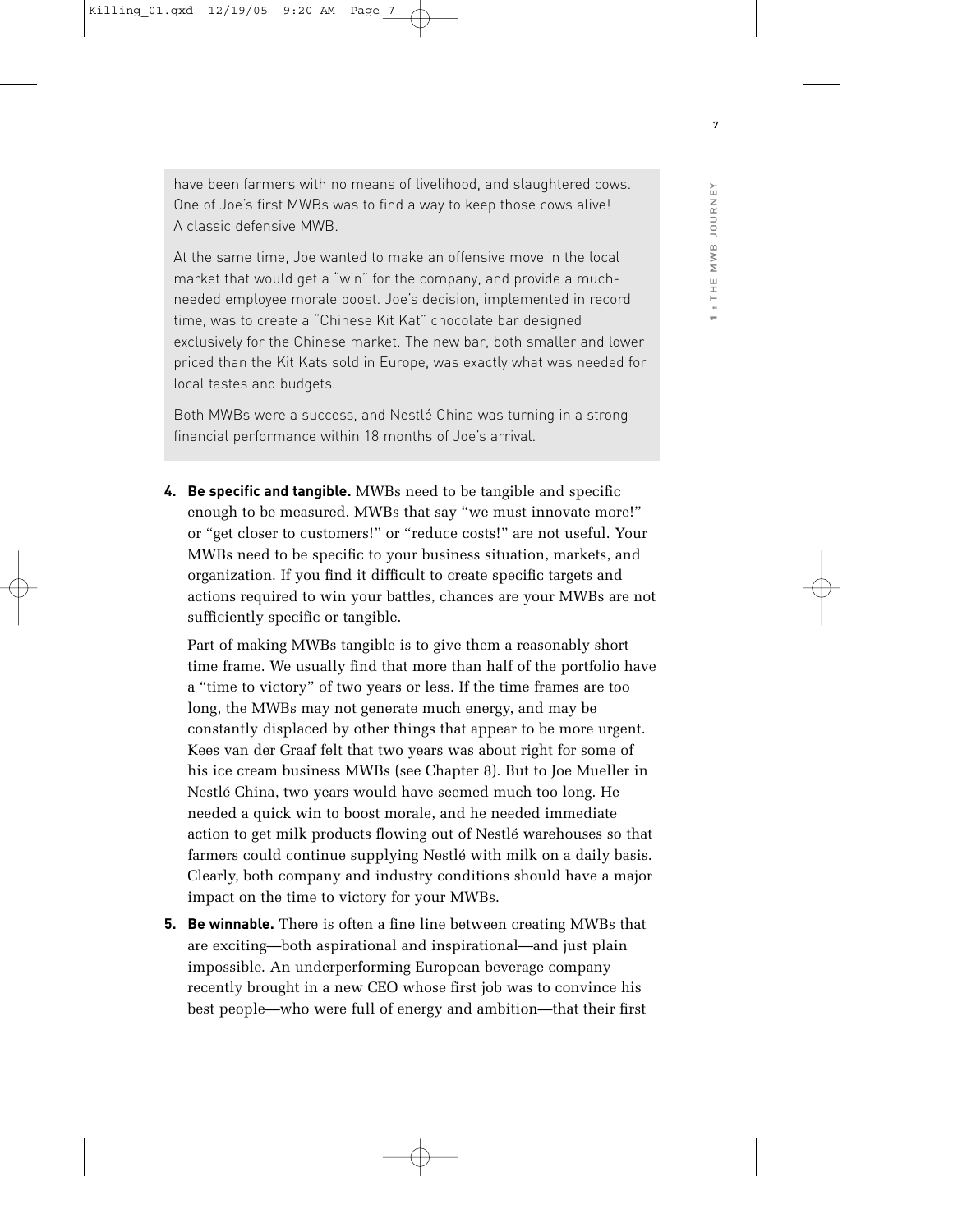task was not to overtake the industry leaders but simply to start making promises to stock market analysts that the company could actually meet. In other words, one of their first MWBs was to regain credibility with the financial markets after a stream of broken earnings promises. Later, they would focus on becoming number one in the business.

One reason that management teams sometimes do choose MWBs that prove to be unwinnable is that they assume the competition will not react to what they are doing. The logic is more or less "we will take this action and then that action to win our MWB, and the competition will be so surprised (or asleep) that they will just stand by and watch us do it." Needless to say, this is not what usually happens, and one of the exercises that we describe in Chapter 4, "Opening Windows: Sharing Perspectives and Realities," is designed to force the management team to get into the hearts and minds of stakeholders and competitors to prevent this "frozen competitors" assumption, which can easily lure the top team into unwinnable battles.

#### What Problem Are We Solving?

If MWBs are the solution, what's the problem? Why do senior managers embark on MWB journeys? Although every manager we have worked with had his or her own reasons for the journey, what they had in common was a frustration with the current performance of their business and an impatience for improvement. They did not feel that incremental nudging or fine-tuning would bring about the necessary performance improvement. So they wanted to do something outside the norm to bring focus and energy to their teams, as their comments here indicate:

We had so-called priorities such as "innovate more," which meant almost nothing. It was more a slogan than anything else. We needed to create real ownership of a few key priorities, that would bring us the passion, focus, risk taking, and entrepreneurship that we needed. Business as usual would not get us there.

We were too academic; we tried to make things perfect instead of making decisions. We were great at debates. Analysis drove out action.

We were a group of individuals in silos, not a team. There was no openness and even less trust. I had to break the prevailing mind set.

8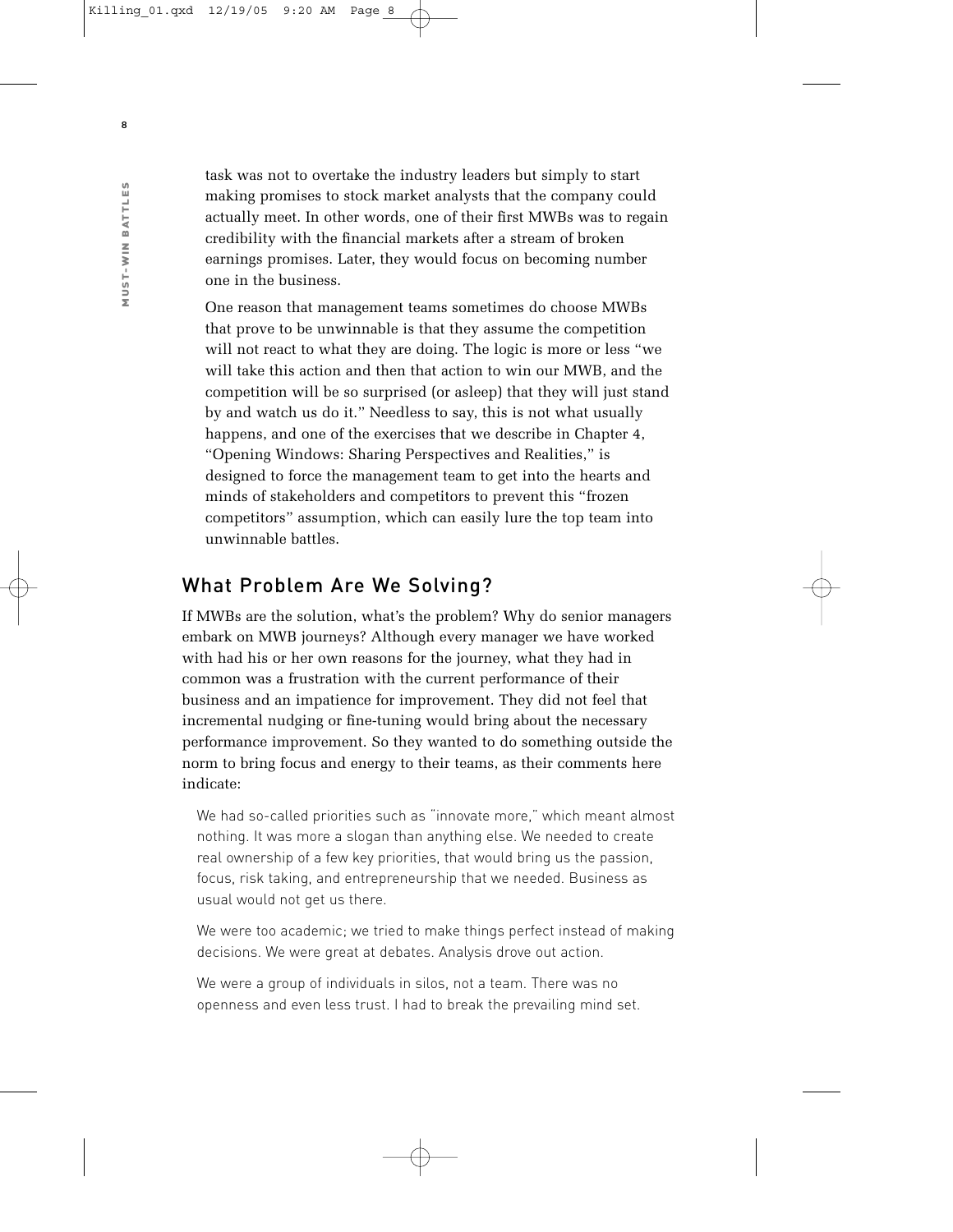1 : THE MWB JOURNEY 9 I : THE MWB JOURNEY

 $\mathbf{9}$ 

▼

We were too internally focused, always talking about what we could and could not do. We need to concentrate on what we need to do to win in our markets and get on with it.

We were a group of talented people, producing mediocre results. The potential to do much, much better was there.

A careful reading of these quotes suggests that these managers actually faced two problems, in addition to the fundamental fact that their businesses were not performing well. One was that their organizations were not clear on where they were going because of too many initiatives or conflicting priorities, and the other was that their management "teams" were far from being teams. So one problem was a lack of shared strategic priorities, and the other had to do with the attitudes and behavior of the members of the management team. If this is the situation you face, your MWB journey needs to deal with both of these issues—it is no use focusing on one and ignoring the other.

#### Who Has Used the Must-Win Battle Approach?

A core premise of this book is that the MWB approach needs to be tailored to the situation facing each company and executive team intending to use it—it is not "one size fits all." However, we have found that the key MWB concepts, and the focus on developing strategy and team commitment at the same time, have worked well in a wide variety of companies.

Some of the companies that have adopted the MWB concept have been small; one has less than 100 employees. The largest, on the other hand, has hundreds of thousands of employees and more than  $E$ 21 billion in revenue. The companies also span a wide range of technologies and industries, including chemicals, pharmaceuticals, fast-moving consumer goods, beverages, professional services, and food ingredients. Although the businesses we have worked with have been based in many parts of the world—North and South America, Western and Eastern Europe, Asia, Africa, and the Middle East—some of the leadership teams have been culturally diverse while others have not. The MWB battle approach has been effective regardless of the degree of cultural diversity, although we usually find the process to be more challenging as the diversity of the management team increases.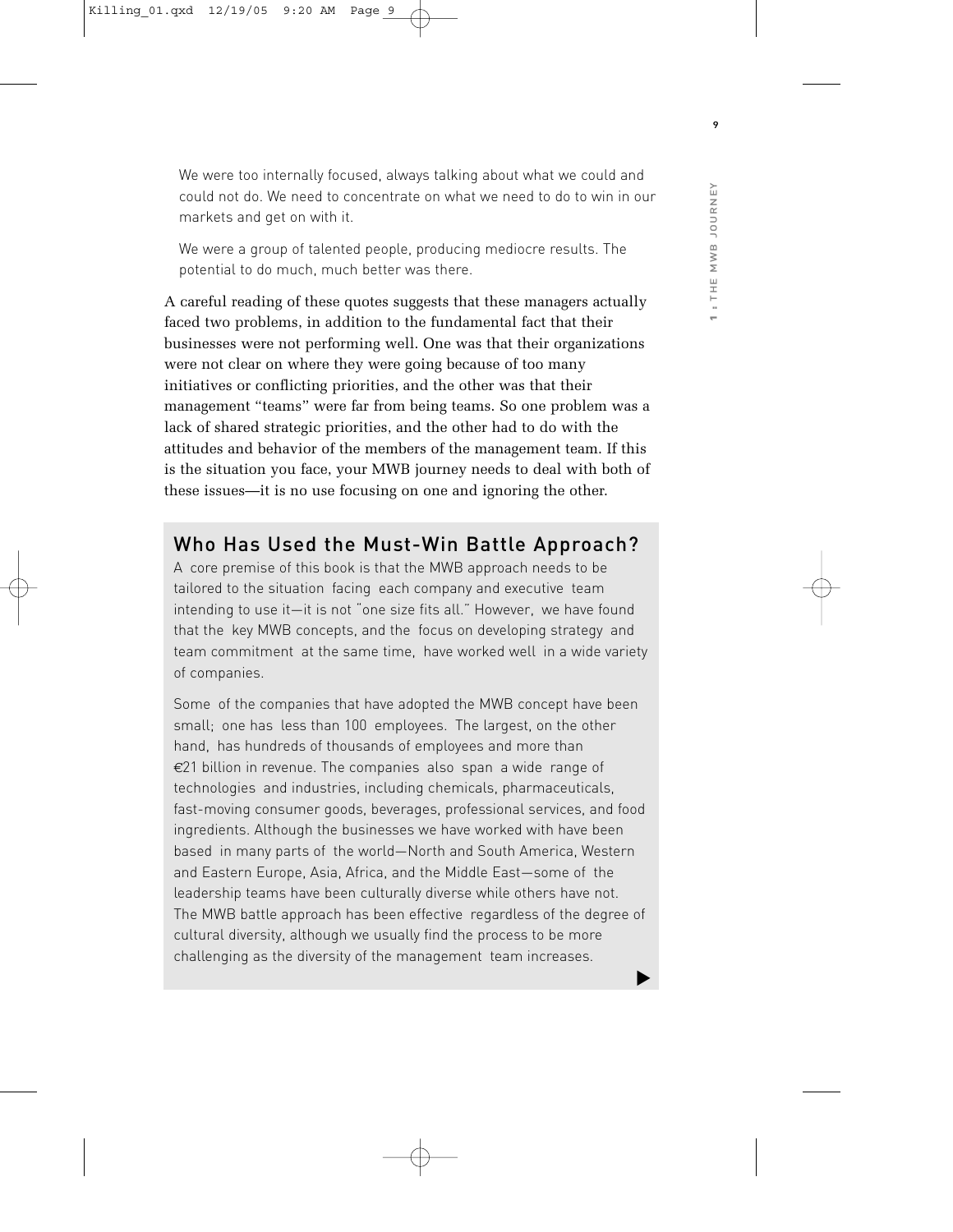The executives we worked with came from a variety of levels in their organizations. In some cases, we started at the very top of the organization and then cascaded the initiative to lower levels. In other organizations, the impetus came from senior managers, such as the head of a country, region, or business unit.

The breadth of this experience leads us to believe that the must-win battle concept can effectively be used by executives at many levels in an organization, in companies both large and small, and across industries and geographies. The challenge for you as a reader is to decide if this approach could help you address the issues you face in your business today, or those you expect to face in the future.

#### What Is an MWB Journey?

An MWB journey is an ongoing process, during which two things are happening simultaneously. One is that the top team is learning to behave as a team, with shared objectives and a common agenda. The other is that a series of MWBs are being identified, fought, and hopefully won. Each battle will move you closer to your overall vision, but because new battles will emerge over time and corporate objectives may change, this part of the journey will never end; there will always be the next battle to win. And although your senior managers may indeed become a team, as executives come and go the team will always be at least partially in flux and will need continued attention to reinforce the shared agenda and expected behaviors.

Before setting out, you need to prepare for the journey, as outlined in Figure 1.1. This requires making an assessment of the starting conditions facing your business. We discuss these shortly, but the key point is that not all MWB journeys are the same, and you need to tailor yours to the particular conditions that you face in your business. You also need to determine if you and your leadership team are ready to lead such a journey. It will not be "business as usual," as we explain in Chapter 3.

Phase One entails running a kick-off event for your team. This typically brings together the most senior managers in the company for up to a week in an offsite location to identify, through intense discussion and debate, the company's MWBs. The event ends with the selection of the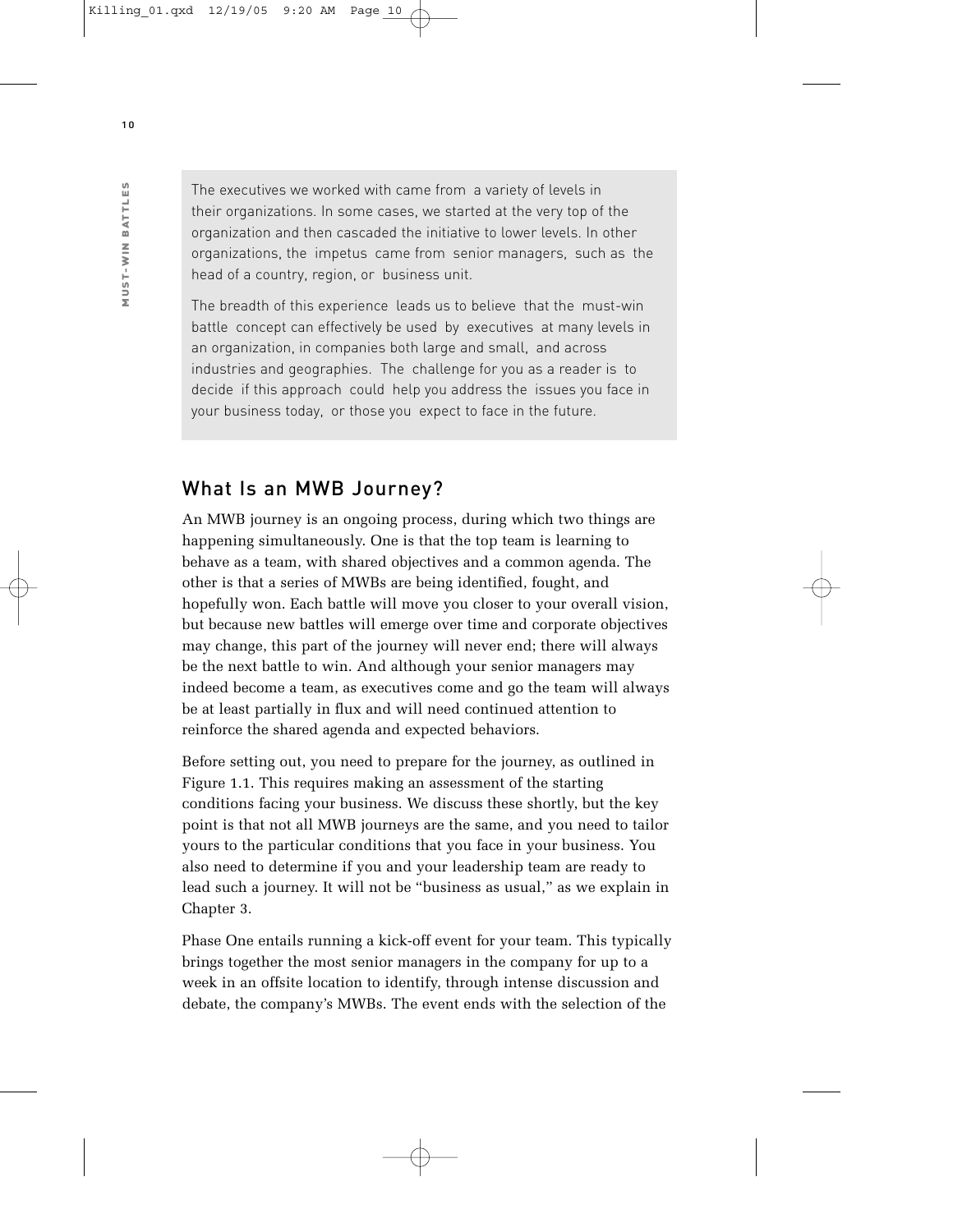



Figure 1.1 The MWB journey roadmap: an overview.

Phase Two involves the motivation and mobilization of the broader organization to win the chosen MWBs (and, later, the battles that take the place of those won). For any given MWB, this phase might last as long as several years, during which the organization must take ownership of each MWB, assemble and mobilize the resources to fight it, and win. But each MWB will follow a different course—some will move quickly and achieve early victory, others may lose their way and need to be re-energized or redirected. This phase demands stamina and persistence on the part of the company's leaders, because it is very easy for the organization to lose focus on the MWBs as the evolving pressures of day-to-day business throw up potential new priorities. And people who do not support the must-win battles will do their best to slow things down and derail MWB activities. Such intransigents need to be identified and dealt with.

Each phase of the MWB journey involves two subjourneys, one emotional and one intellectual. The intellectual journey is necessary to ensure first that you select the right MWBs, and then that you choose the right supporting battles that need to be won to ensure victory in the 11

1 : THE MWB JOURNEY

: THE MWB JOURNEY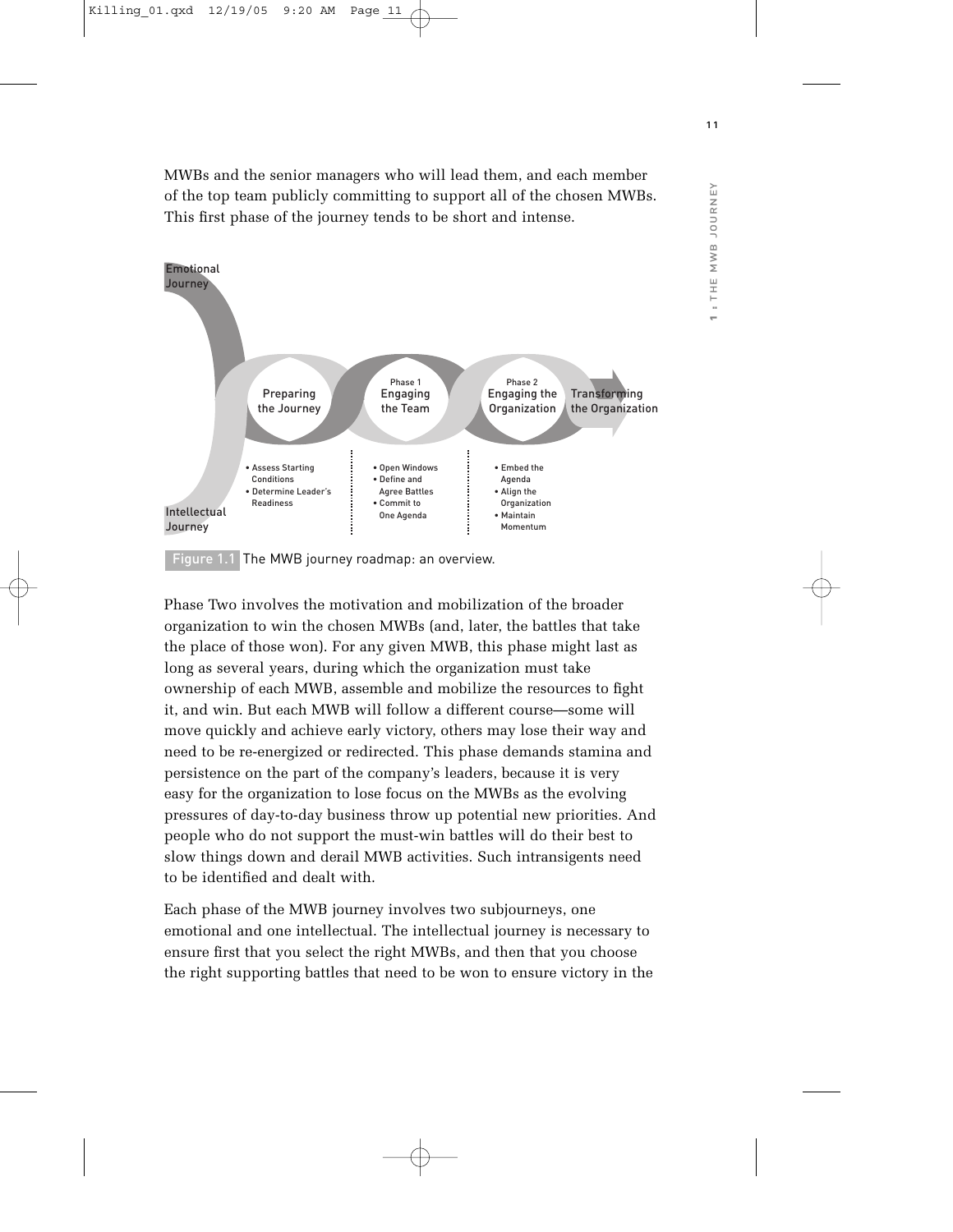main battles. The emotional journey should lead first to a new level of openness that will underpin the creation of a top management team that truly functions as a team, and then to a series of focused teams committed to winning each of the MWBs. Depending on where you are starting from, you may find one of these subjourneys longer and more difficult than the other, and the exact balance between the subjourneys needs to be tailored to your particular needs. One size does not fit all, when it comes to designing MWB journeys.

We believe strongly that these subjourneys need to run simultaneously. Some leaders are inclined to say, "Let's do the team building first and then we'll get to choosing the battles later," whereas others want to do the reverse. Our experience is that these approaches do not work well. Team building that does not focus on real issues does not take you very far, and MWB choices that have no emotional commitment to the result are a waste of time as they result in decisions that are never wholeheartedly implemented. And as the boxed commentary suggests, there is growing evidence that emotions and reason cannot be readily separated.

#### Emotions and Reason Are Inseparable

We recommend that your MWB journey place as much emphasis on generating emotional energy and commitment as on intellectual rigor. Why? Surely executives, in fact *any* business person, should be as rational as possible and make decisions based on reason, i.e. intellectual weighing of the pros and cons.

Although we like to think this is what really happens—and have "programmed" executives for decades to try to put emotions aside—it's not. Huge advances in neurological sciences in the last decade or two suggest that emotions and reason are inseparable.<sup>3</sup> The processes by which we think, experience situations, and respond to the dynamics in our environment are governed by a mix of emotional and rational

<sup>3</sup> If you would like to read more on this topic, the following are books that we have found useful, though obviously there are many, many more to choose from:

● Howard Gardner (2004) *Changing Minds The Art and Science of Changing Our Own and Other People's Minds* Harvard Business School Press, USA.

**MUST-WIN BATTLES** 

<sup>●</sup> Antonio Damasio's work including (1) *Descartes' Error* (1994), Picador; (2) *The Feeling of What Happens: Body and Emotion in the Making of Consciousness* (1999), Harcourt Publishers Ltd.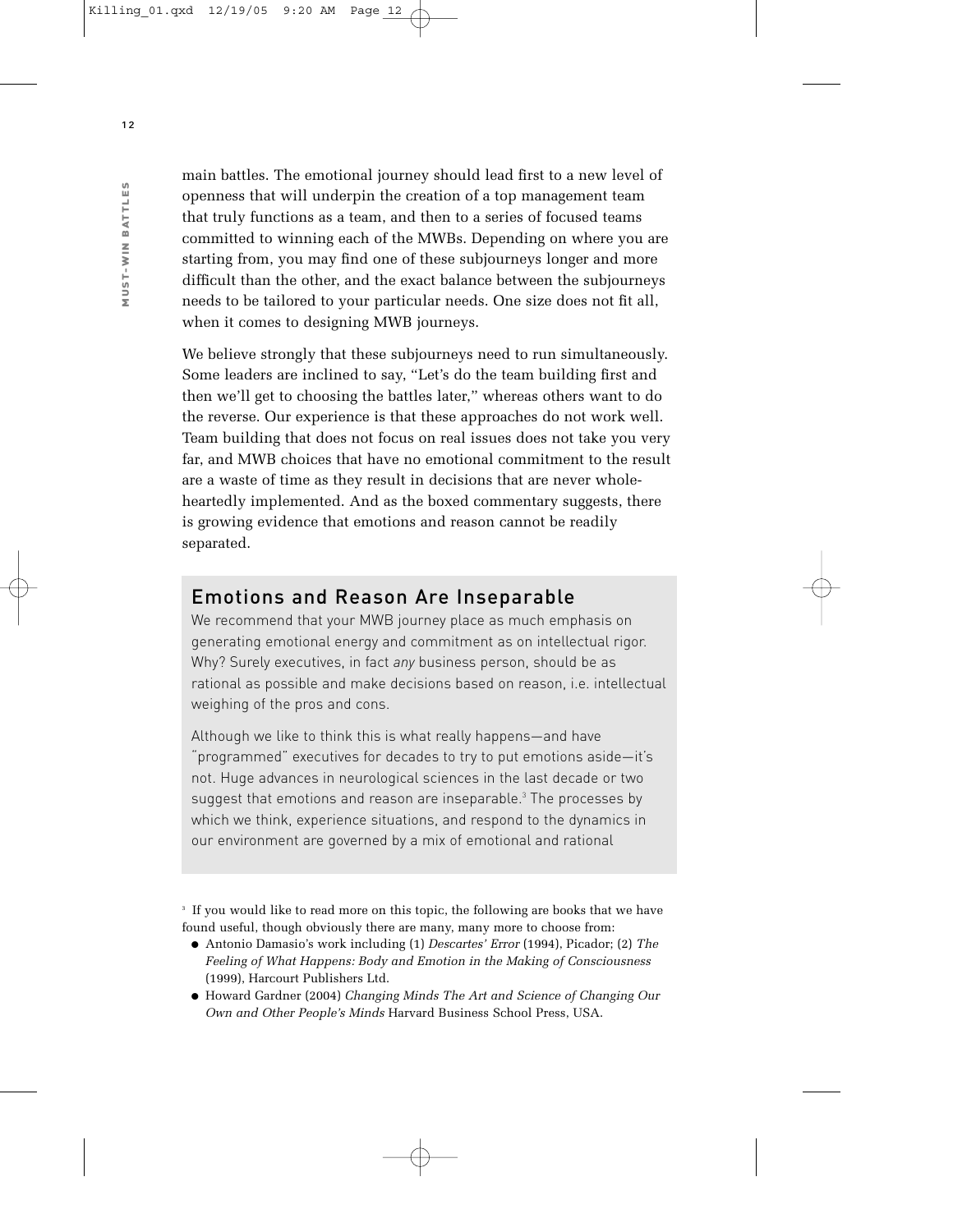responses. When we build experiences that we can apply to future situations, whether climbing a mountain or managing a change process in an organization, those embedded memories have emotions intertwined with "hard" facts. Think about how you responded when one of your team questioned an important aspect of the deal that you thought you had all agreed on, in front of the CEO of the prospective joint venture partner. Chances are, you had to control your anger and surprise before you could respond sensibly to this suggested change in plan (even if it was a good one). How much will you trust that person ("this traitor") in future?

Such experiences leave "markers" in your brain that can act as shortcuts in future situations when you see similar patterns. Despite millennia of evolution, we still have the fight-or-flight instinct when we feel under threat—emotions are driving. Apply a similar concept to business experiences and you get "gut feeling." Gut feeling is increasingly recognized as an important component of leadership. Because the situations leaders face are complex and often ambiguous, requiring the management of people and relationships as well as bigpicture vision and planning, they rely on instinct to help them create shortcuts through the complexity. Many leaders are very good at recognizing patterns that activate, often unconsciously, experiences they have had before. These help them make choices faster and more surely than they might otherwise have done.

But—and it's a big but—using these shortcuts can block as well as promote courses of action. Say the person who had embarrassed you at the meeting came to you with a new suggestion. How thoroughly would you consider it? If your relationship had not improved, odds are that you would not look at it in as positive a light as if someone you trusted had made the suggestion. The point is that the brain's shortcuts include your emotions as well as your rational side. Unless you recognize these dynamics, it can be difficult to be open to new perspectives and opportunities.

And it's not just being open with yourself about your emotions. Another key learning from psychology and neuroscience is that everyone has his own view of the world. Our information gathering is selective and biased by our own interpretations of events, which is based on our experiences, values, and beliefs, all of which have emotional and rational dimensions. 1 : THE MWB JOURNEY

I : THE MWB JOURNEY

▼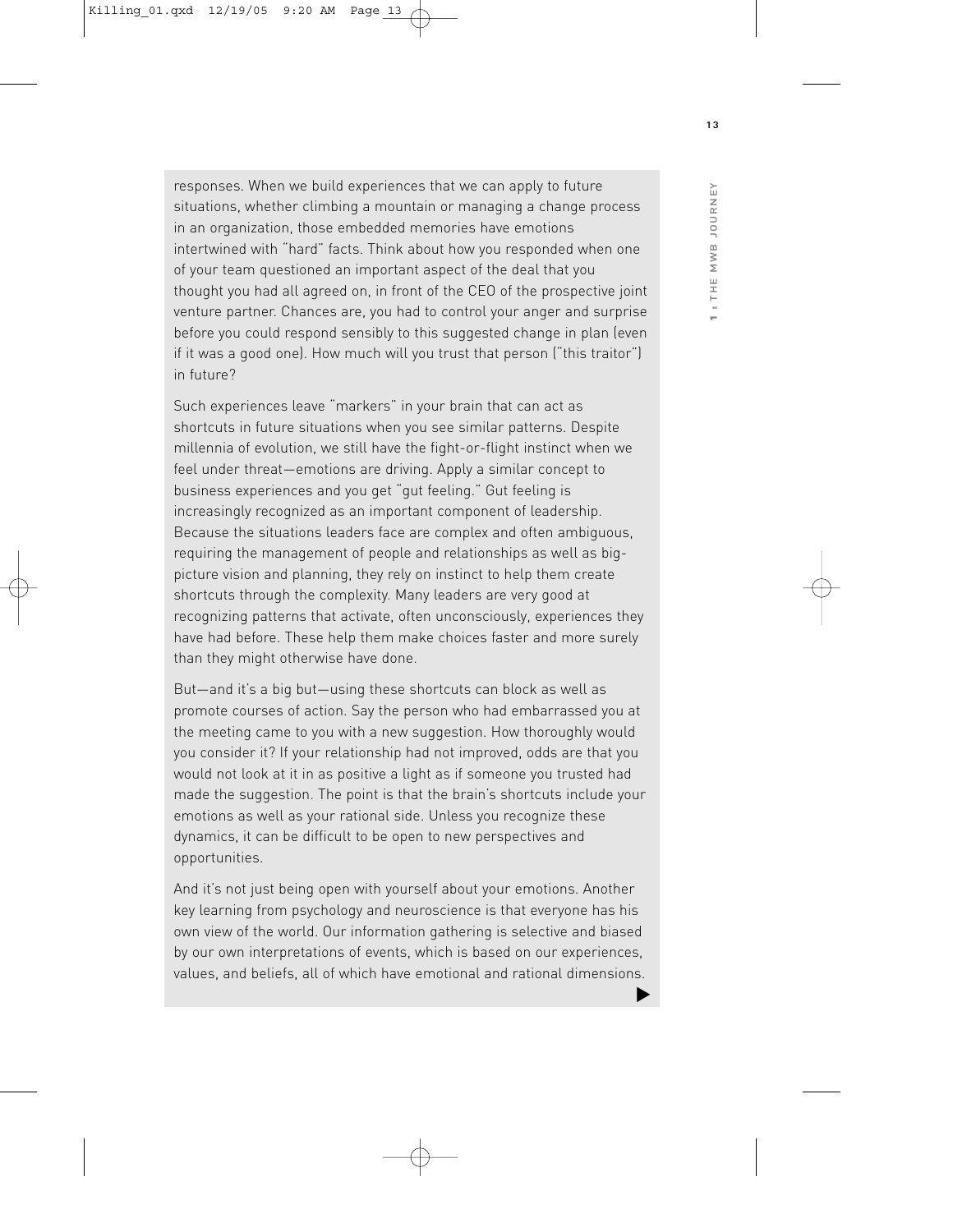We each see the world differently—and this impacts the way we do business. So it is important to be open with the people around you, about emotions as well as intellectual ideas, and about how these impact your view of the world. Unless you understand how your world view colors your interpretations, it can be hard to find common ground with others.

Business people need to stop acting as if they can subjugate emotion to reason. Without recognizing and managing the impact of emotions, decision making and action will be impaired because we don't always challenge our shortcuts as we should, or appreciate that others see the world very differently.

The key is to recognize emotions as an equal partner of intellectual rigor and idea generation. If we succeed in doing this, the ability to foster strong relationships between people and to leverage the experience of the group and organization will not only improve decisions but also drive shared commitment to action. The MWB process is one way to recognize this interplay of emotion and reason—and get it into the open where it can be managed to greatest effect. Because you probably have the same marker in your head as we do: People make or break a strategy.

We now consider each phase of the journey in more detail.

# Phase One: Engaging the Team

No two MWB journeys are exactly the same, nor should they be. Every business starts the journey from a different place and, as mentioned earlier, every executive who is to lead an MWB journey should begin by making a careful assessment of the "starting conditions" facing his or her business before designing the journey.

#### Assessing Starting Conditions

Starting conditions will impact on your choice of the MWBs, the urgency surrounding their execution, and the relative emphasis to be placed on the emotional side of the journey versus the intellectual side. You simply cannot plan for an optimum journey if you have not first had a close look at your starting conditions.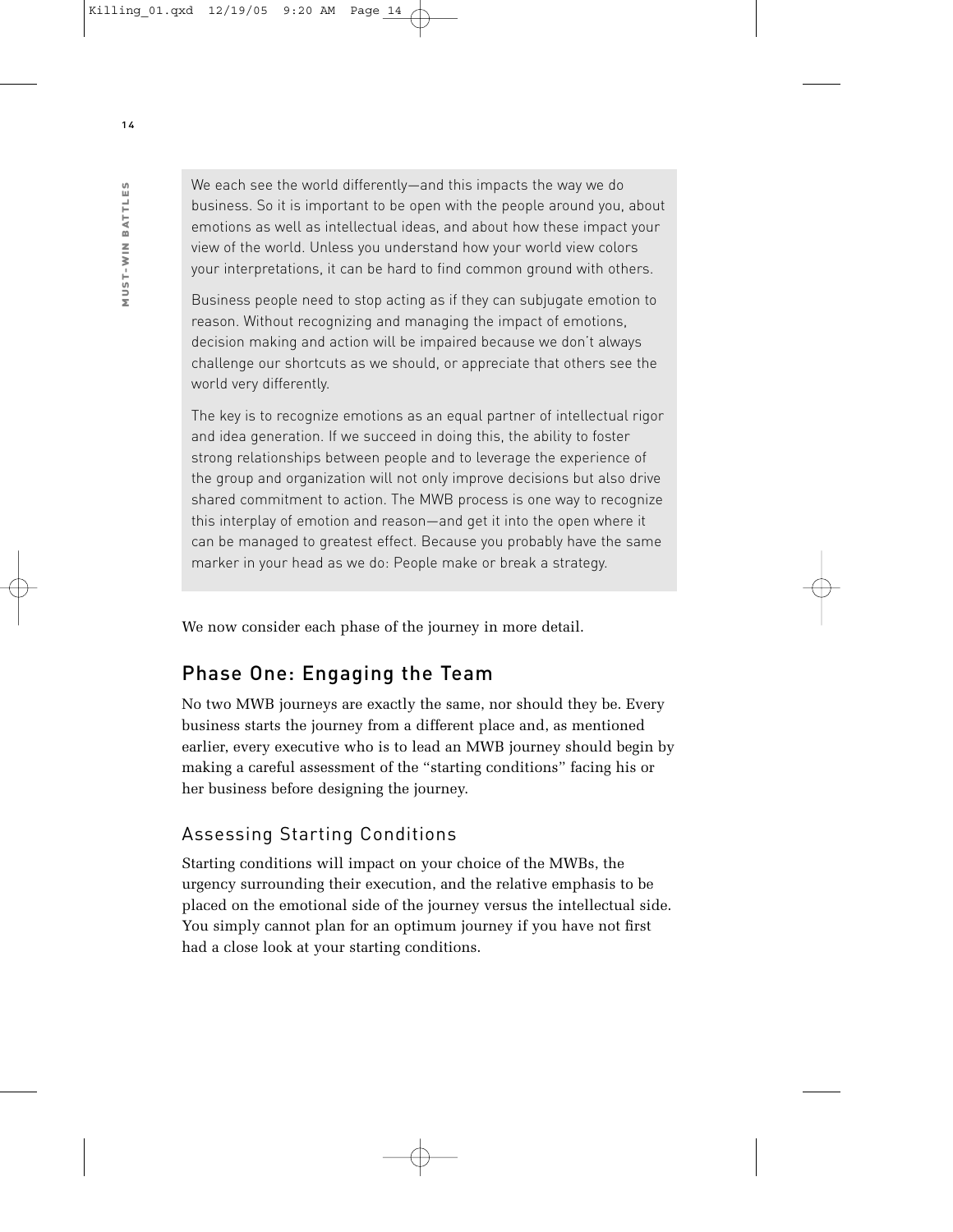Every business sets out on its MWB journey from a different starting place. Some are in great financial health. Others are in crisis. Some have a management team that truly is a team, in others the team is in complete disarray. Some have a clear sense of the future, others have scarcely thought about it. And so on. These differences can mean, for example, that one organization could have a significant emotional challenge ahead of it to get everyone working toward the same objectives, whereas for others, who work well together but don't make good strategic choices, the challenge will be more on the intellectual side.

Before embarking on an MWB journey, we suggest that the leader assesses the four starting conditions identified in Chapter 2, "Understanding Your Starting Conditions." These will impact both the design of the kick-off event and the subsequent activities required to engage the rest of the organization. We have found, for instance, that some organizations are eager to implement the MWBs chosen at the kick-off event, whereas others will greet the new imperatives with dismay and comments like "Here we go again, another flavor of the month—I wonder how long this one will last." The final starting condition, discussed in Chapter 3, is the readiness of the leader to lead the journey. It is a demanding challenge, and not everyone is ready for it, even if it is what the organization needs.

With the starting conditions identified, the leader can design the kickoff event, paying particular attention to who will attend, the topics to be discussed, and its duration. In our experience, the kick-off event can involve anywhere from 10 to 40 managers, and on occasion may consist of two shorter events rather than one longer one. However, we believe the offsite should include at least two and preferably three or four overnight stays, and should be held in an unusual location. You want people to get "away from the office" both mentally and physically.

#### Mapping Phase One of the Journey

The kick-off event should center on the three clusters of activity identified in Figure 1.2: Open windows, define and agree battles, and commit to one agenda. Your first reaction on looking at this figure may be, "Why all the fuss?" Why not simply start with defining and agreeing on the battles? Surely that has to be the first step, and then in Phase Two, you engage the organization to win the chosen battles. Well, yes and no. In fact, no.

15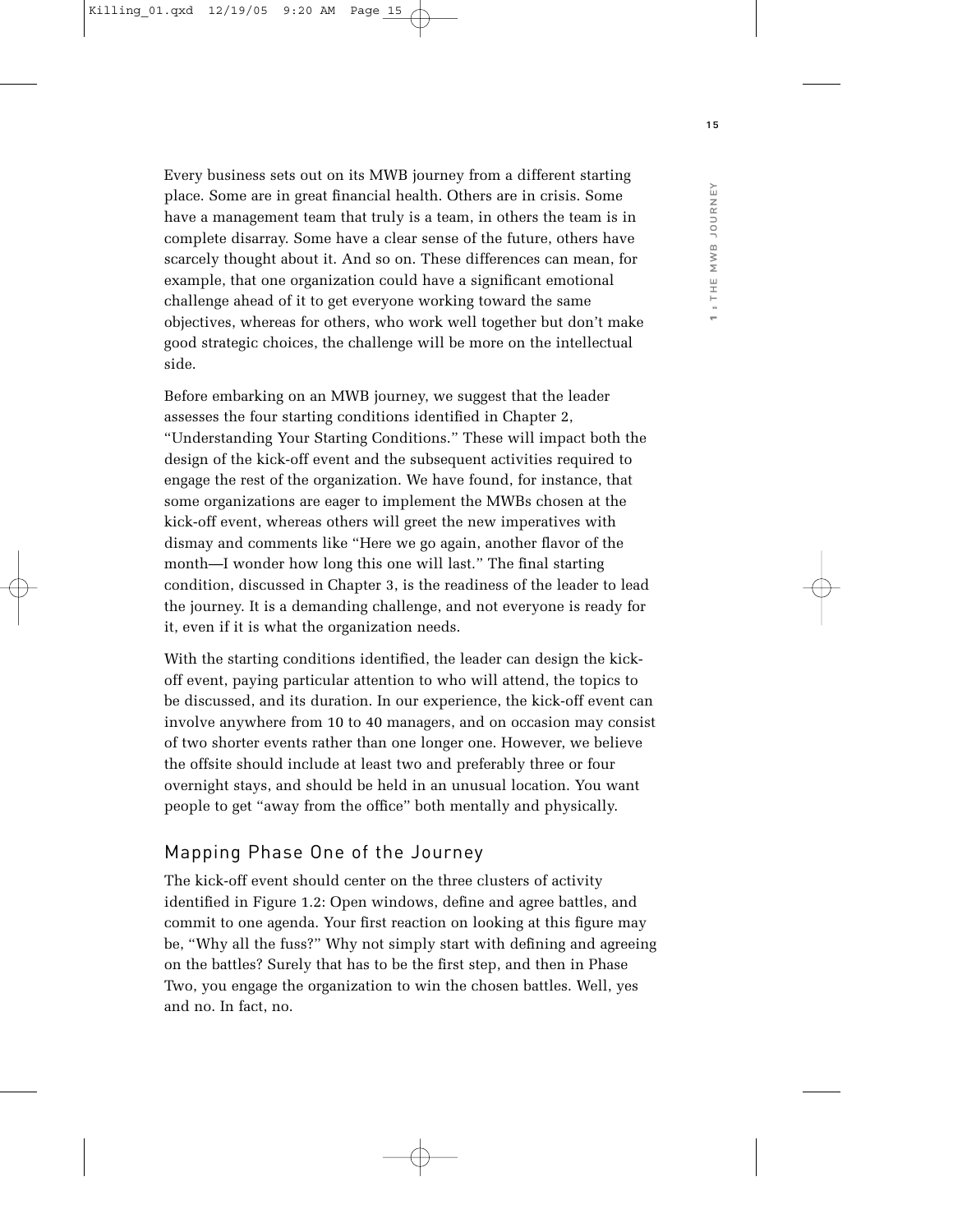16



Figure 1.2 The MWB journey-Phase One: engaging the team.

The problem is that although you may think that defining a shortlist of MWBs would be an intellectual process—why this battle is more vital to the future of our organization than that one—it is also very much an emotional process involving personal aspirations and fears, such as, "will my projects and concerns make it onto the final list?" Because the chosen MWBs will receive the lion's share of the firm's resources and management attention for the coming months and years, other things will have to be cut back or eliminated. All of this means, of course, that creating a shortlist of MWBs is going to result in winners and losers among the management team members. So choosing MWBs is definitely an emotion-laden process.

The question is whether these emotions will come "on to the table" during the discussion or will be hidden, emerging much later to subvert the implementation process. To avoid this possibility, you want an open and honest debate when you are choosing your MWBs. But a full-blown MWB debate is a difficult context in which to start personal discussions, which is why we recommend that you engage in "opening windows"—especially emotional windows—before you move to debate the MWBs.

#### Opening Windows

Opening windows exercises are, in effect, "warm-up" events to start the group moving gently forward on both the intellectual and emotional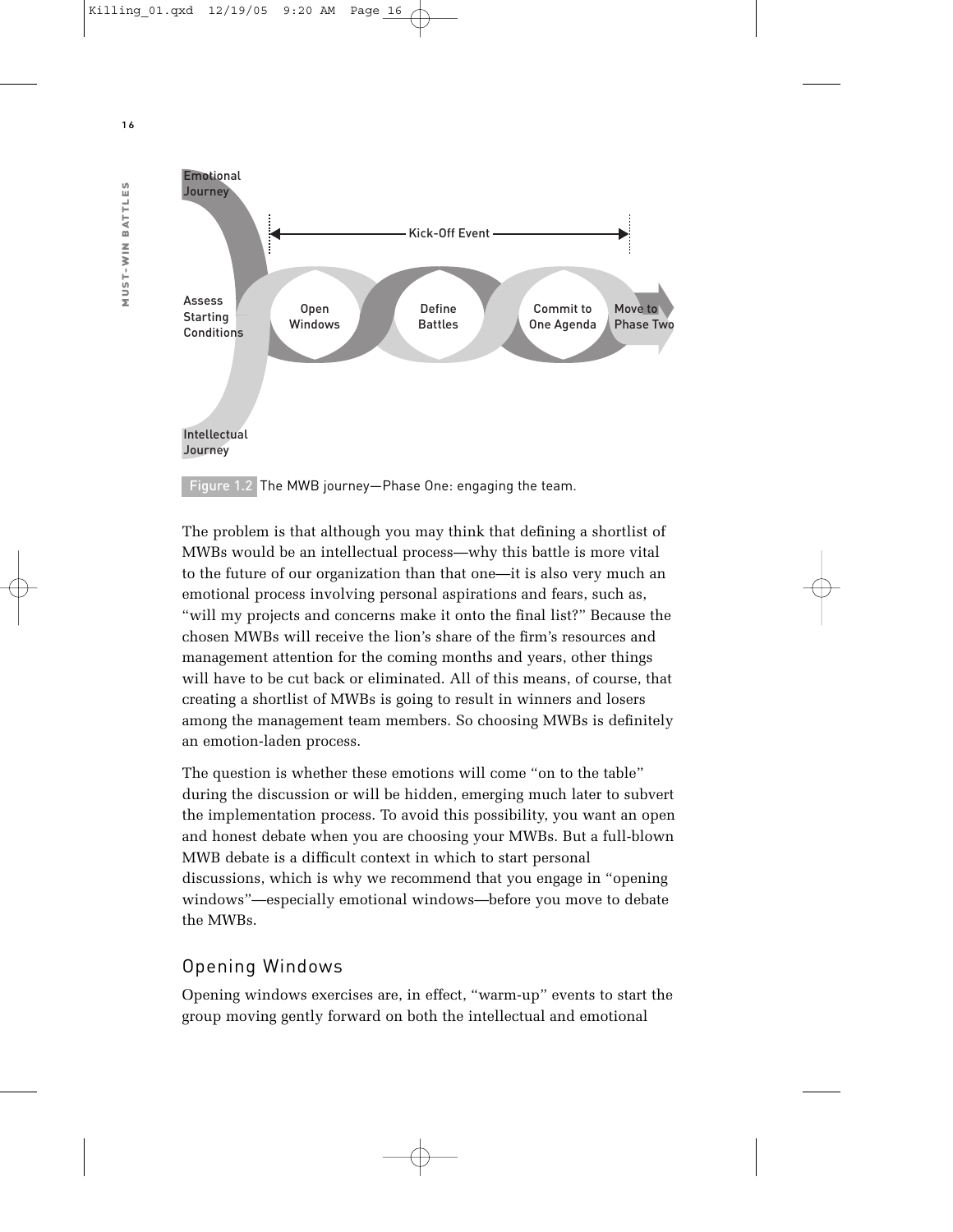journeys in parallel. In Chapter 4, we describe seven exercises that we have used to "open windows" with a number of teams. The aims are to build a shared understanding of the challenges and opportunities facing the business, and at the same time have people discuss their personal feelings about how the team works together, and their role in it. The exercises range from personal ones such as asking each participant to describe their lifeline, to "outside-in perspectives" during which participants get into the "hearts and minds" of shareholders, customers, competitors, or perhaps regulators.

The more personal exercises will start the group on the emotional side of the MWB journey; the others build the intellectual side. Whether you choose to spend more time opening emotional windows or on intellectual exercises will depend on your starting conditions. The further you judge you have to go on the emotional side, the more emphasis you will put on opening the personal windows, and vice versa.

#### Defining MWBs: Colliding to Decide

Of course you cannot open windows forever, you need to get to the heart of the matter, which is deciding on the MWBs. The best way to begin is to review the criteria outlined earlier in this chapter, and then create a long list of potential battles. This gets everyone thinking about what is a MWB and what is not. As you begin to shorten the list, some battles may be repositioned as sub-battles of others. Others will be thrown out on the grounds of not having enough impact, not being winnable, and so on.

It will take several iterations to complete the list, and we recommend these discussions do not all take place on the same day—a night for reflection, talk at the bar, and a good night's sleep are necessary parts of the process. When the list is finished, you need to review it to see whether all the battles taken together are winnable. Each on its own might be feasible, but as a group they may be too much. You cannot undertake them all with the resources you have. At that point the conversation often turns to timing issues—could we sequence the battles in such a way as to make the whole list feasible? This also leads to the question of which of the current activities we need to stop doing in order to free up the resources needed for our MWBs (the "must-stops").

17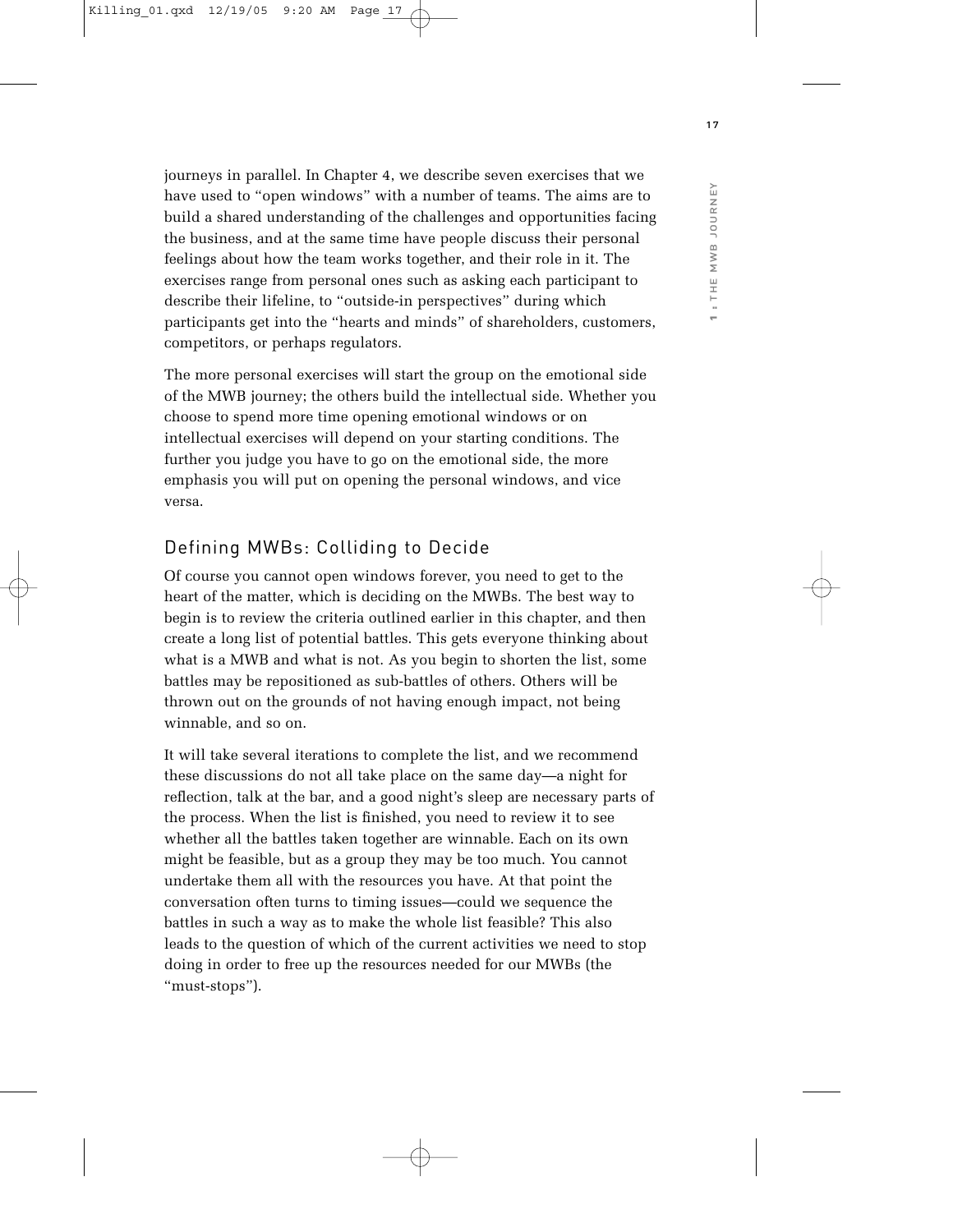Defining and agreeing on your MWBs is likely to produce some real stress points on your MWB journey. Suddenly this process, which may have been regarded by some of your executives as a relatively harmless waste of time, is getting real. Everyone wants their pet projects or their part of the business to feature on the final list of MWBs. That is not going to happen.

As we discuss in Chapters 3 and 5, this is a testing time for the leader. The key is making sure you get the real issues on the table during the debates, and deciding how long to let the debates run. The leader who arrives at the kick-off event with a fixed idea of the right list of MWBs and imposes his or her will is in trouble. There will be no buy-in and the battles are unlikely to be won. On the other hand, as we point out later, selecting MWBs is neither a democratic process nor a popularity contest. If the MWBs are chosen on the basis of who is supporting them rather than intellectual rigor, you have a problem.

In addition, the losers—for there will be managers who perceive themselves as losers in this process—have to be kept on board, because you will need everyone to do their part in ensuring that the chosen battles are won, even those who did not support all items on the list as it was being created.

#### Committing to One Agenda

The final stage of the kick-off event, committing to one agenda, is one of the most important parts of the emotional side of the MWB journey. It is a vital step in the process of building a real team at the top of the organization. Not only are the most senior managers in the company committing to give their full support to all of the chosen MWBs, whether they are directly involved in them or not (or initially supported them or not), they are also committing to working together as a team at the top. Shared goals and shared accountability will be the order of the day from this point forward. Silo walls are coming down, for good. This new attitude is perhaps best captured by the manager who explained: "If I win the MWB that I am leading by using all of the resources you need to win yours, that is not a win."

Leaders who want to get the members of their team to commit to the chosen MWBs and begin to adopt new supportive behaviors usually use a combination of "carrot" and "stick" approaches. The carrot is, "look at the great and successful future we can build together—which is so

18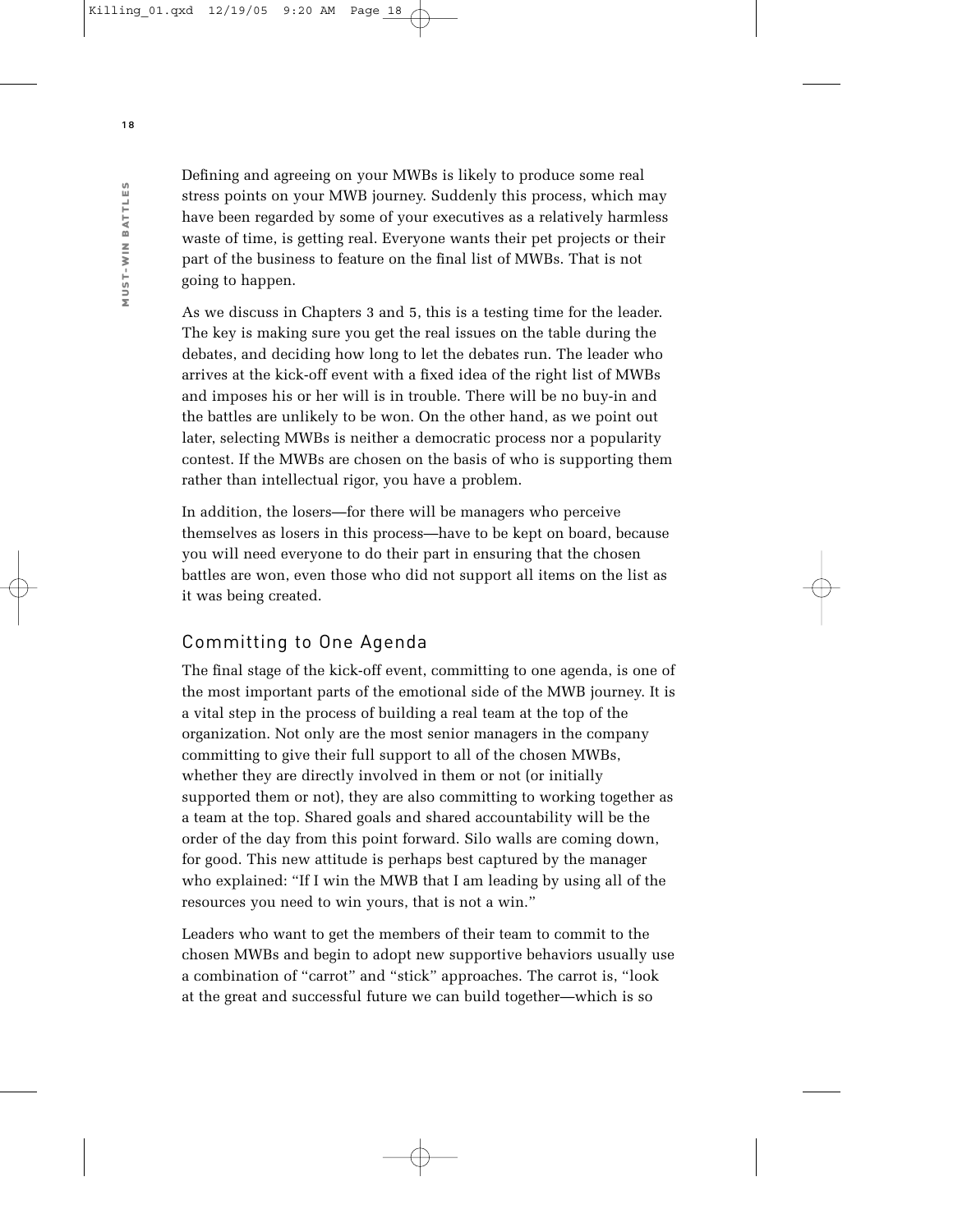much better than our situation today." The stick is, "if you do not support these MWBs and adopt this new behavior, there will be no place for you in the organization," We do not believe that fear is a successful long-term motivator, and you do not want to begin your journey with everyone feeling that they have been coerced into joining the trip. So the more you can use the carrot approach, the better.

If you are a new leader, you will learn a lot about your senior people during the kick-off event. You may learn that some are not willing to come on the MWB journey with you. Especially on the final day, when people are committing to new ways of working together, you are likely to be challenged by key players who do not want change. They may even have formed a coalition to stop the MWB journey before it gets started and decided to push you to the limit. "Do you really intend to go through with this?" will be the question, in one form or another. Your answer, demonstrated in both words and deeds, has to be yes.

Of course, creating an emotionally charged day during which managers pledge to work together and behave differently to support one another in the future is only a beginning. The real test is in what happens in subsequent weeks and months. But it is an important beginning, and the end of the first phase of the MWB journey. So what should you have achieved by the end of Phase One? These are the outcomes that we believe you should shoot for in your kick-off event:

- **1. Shared understanding of the challenges and options facing the organization.** Opening windows is critical to get everyone on the same page in terms of understanding the full picture of the challenges that are facing the organization and the options for addressing them. In particular, this part of the process has to promote openness between the team members that allows them to appreciate the different perspectives that others may bring, as well as laying the foundation for improving teamwork and cooperation across traditional organizational barriers or boundaries.
- **2. An agreed list of three to five MWBs.** These are the critical battles that the organization needs to win in the next year or two to move toward its desired vision of the future, both in terms of business performance and how the organization works together.
- **3. A committed team for each MWB.** During the second half of the kick-off event, the leader will assign the team leaders responsible for each MWB. Others may be added to each team when the group returns to the office.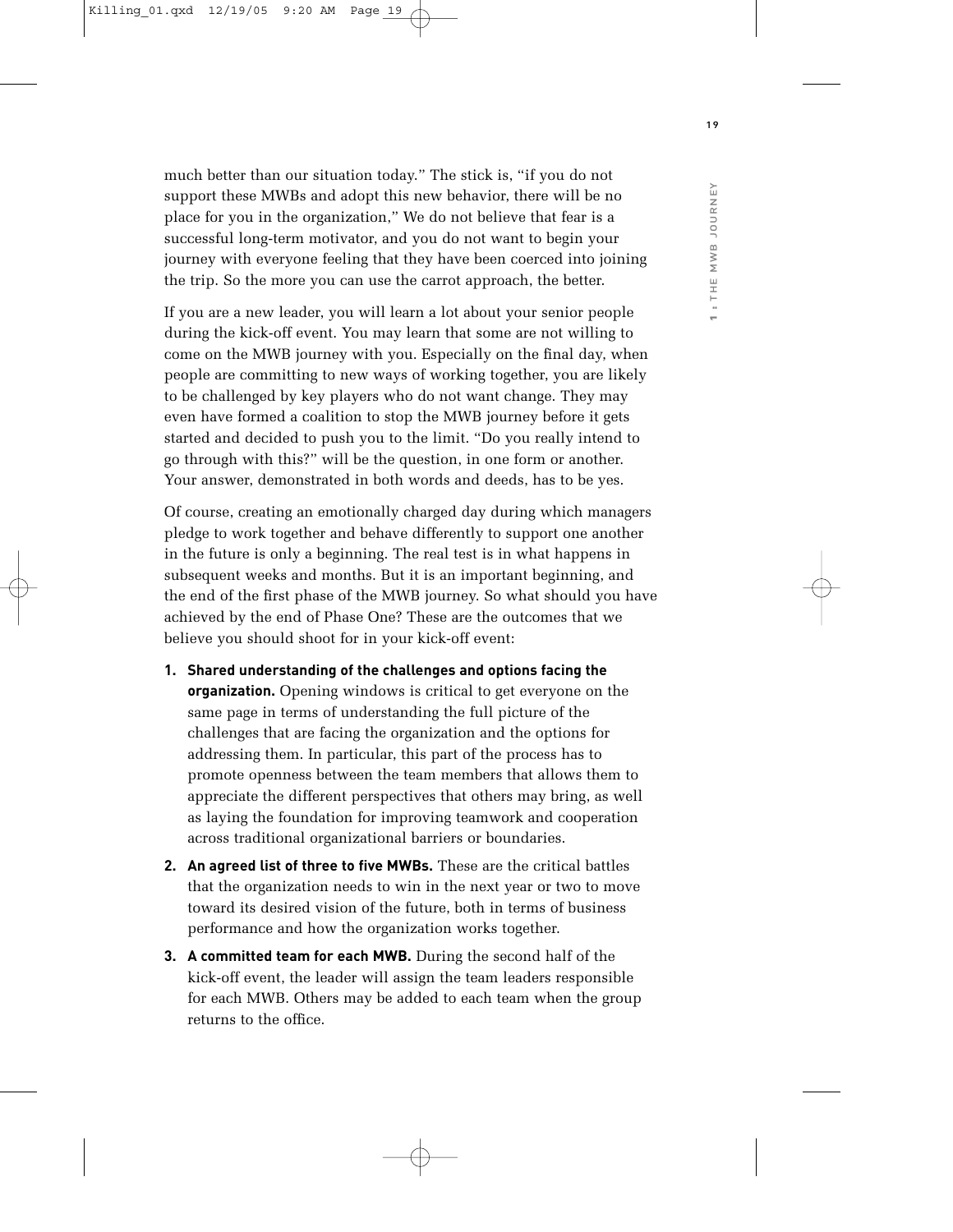- **4. A high-level action plan for each MWB.** High-level action plans will be created for each MWB during the kick-off event. More detail and depth will be added to the plans once the group returns to the office and expanded teams are created.
- **5. New ways of working together.** The whole group will leave the kickoff event, having committed to new ways of working together. This group agenda is broader than any individual MWB, and should lead to a permanent change in behavior.
- **6. Individual commitments.** Each individual at the kick-off event will commit to personal actions and behaviors necessary to win the MWBs and to support the new group behavior. This means not only supporting colleagues but also holding each other accountable for achieving targets.
- **7. An initial assessment of the starting conditions for engaging the organization.** Before returning home after the kick-off event, the team need to think through how members of the organization will react to the MWB agenda and how best to engage them. And, of course, what needs to be done immediately on return to the office.

#### Phase Two: Engaging the Organization

As you return to the office with your team, you must communicate to the broader organization the decisions that you have made, why you have made them, and the team's commitment to the new agenda. For greatest impact the team should appear personally in front of an audience of key people and explain what they went through—both intellectually and emotionally—during the kick-off event. Pull no punches. Explain the debates and why the group came out where it did on the key issues. Make it clear that the team saw the week as a turning point for them as individuals and as a group. And as a turning point for the organization. Leave no one in any doubt that things are going to be different.

The danger in returning to work (back to the "swamp" as we call it in Chapter 7) is that the team will be sucked inexorably back into the day-to-day activities that they have been away from for a week, and within three weeks it will seem as if the kick-off event never happened. Difficult as it is, it is the job of the leader—and the team—to prevent this.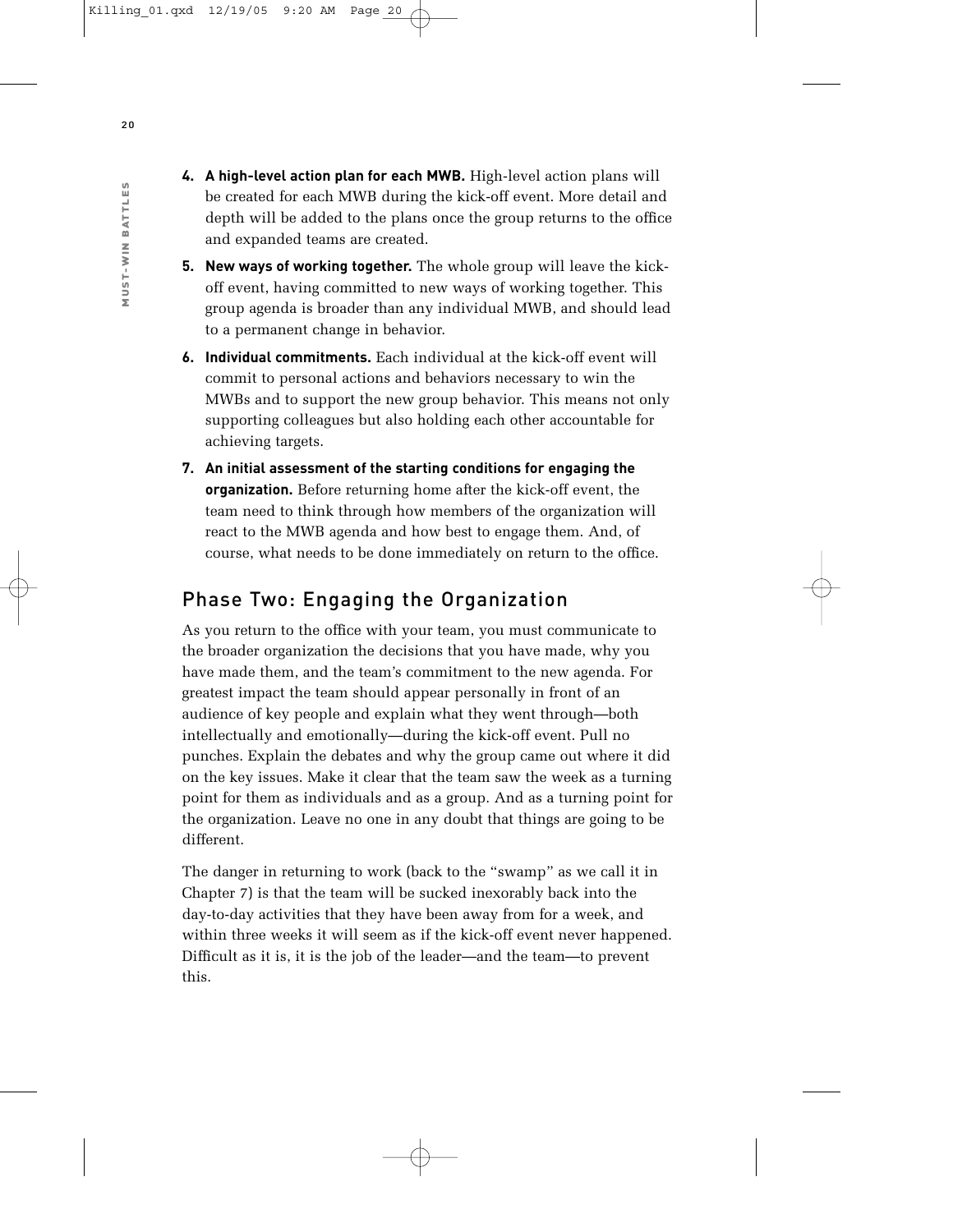In Chapter 7, we discuss in detail the stages of the engagement process highlighted in Figure 1.3. As with the kick-off event, this process requires addressing both intellectual and emotional journeys. Intellectually the challenge is to demonstrate to the entire company that the MWBs make sense. Given the situation the business faces, these are the key challenges, and their selection was driven by reason, not politics.

# Emotionally, the challenge is to motivate people to commit to their part of the journey.

Emotionally, the challenge is to motivate people to commit to their part of the journey, even though this is likely to mean working across silos in ways they have never done before. You need to create energy and forward momentum throughout the organization. Without winning both the intellectual and emotional journeys, the whole effort will become just another initiative that went nowhere, and the question "So what's different after this offsite?" will be perfectly valid.



Figure 1.3 The MWB journey—Phase Two: engaging the organization.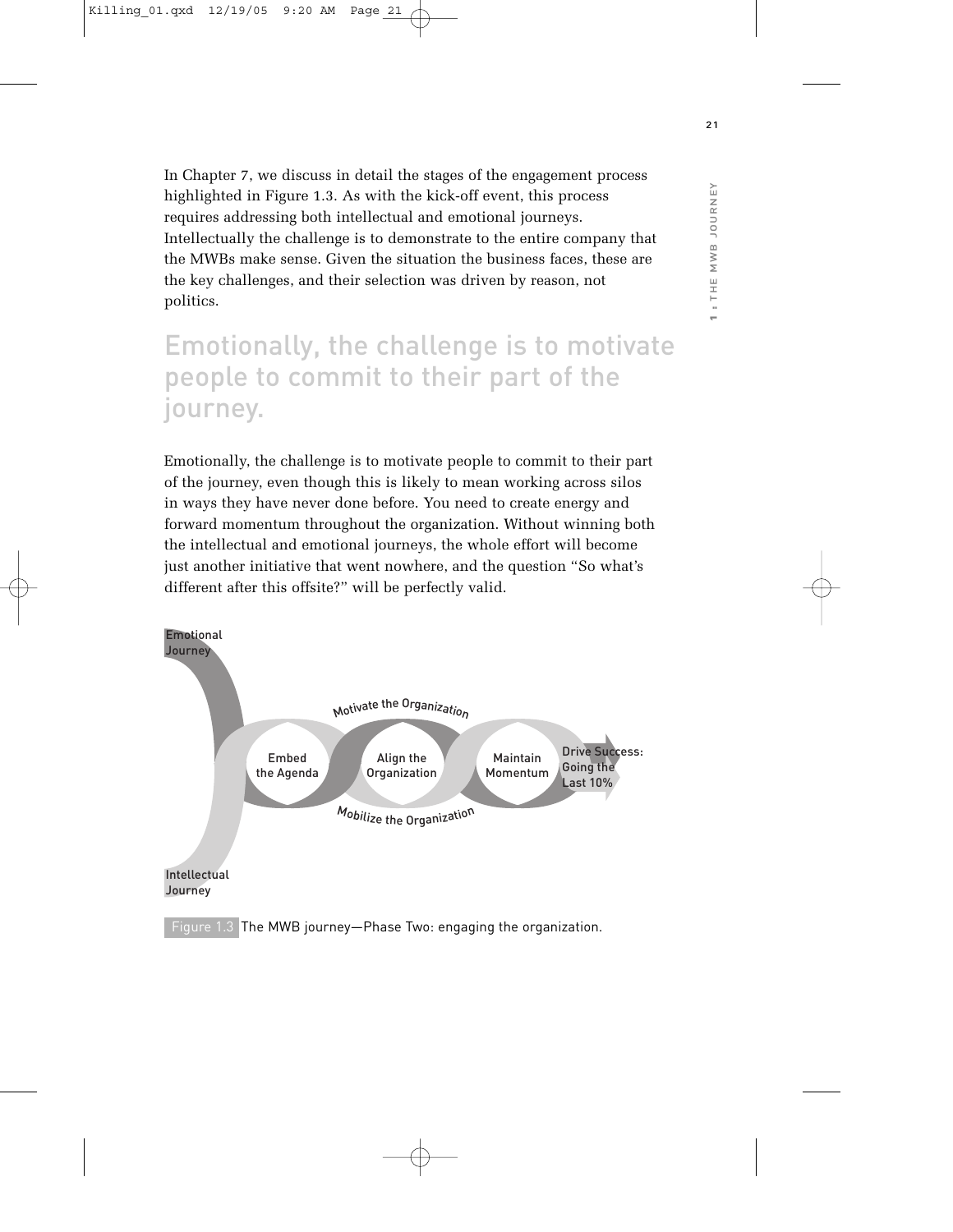#### Embedding the Agenda

In the weeks following the kick-off event, you need to start the process of embedding the MWB agenda at the "heart" of the organization, to make it the central focus that will guide all future priorities and actions. The first step is to establish communication of the type we previously described: personal, open, face-to-face, and consistent. It's not a one-time "this is what we did on our offsite" exercise; you need to put in place channels for ongoing communications, which you will use again and again after the first waves of excitement about MWBs start to ebb. (They will.) Lou Gerstner, Chairman and CEO of IBM from 1993 to 2002, and current Chairman of the Carlyle Group, says so, and so do we.4

Then the leader of each MWB needs to start bringing on board the people who will become important members of the MWB teams but were not at the kick-off event. These teams are very likely to have a cross-silo composition. Their first task is to create more detailed versions of the action plans sketched out at the kick-off. The early plans will not be perfect, but you need them now because until you have a first cut on the who, what, when, where and how, the MWBs cannot start to move forward. Because the teams will often bring together people who may not know each other, it is important that as they develop the detailed plans, they use many of the same exercises as the team at the kick-off event. Opening windows, debating the critical actions, and discussing team and individual roles and behaviors will build the shared understanding of the actions, resources, and capabilities required to win, and the commitment to the new ways of working that will underpin delivery of their action plan.

Your plans are an important first step, but you are also going to need the core processes of the organization, meaning the planning, budgeting, monitoring, and reward systems, to support the new direction. Often these systems are difficult to alter but you need to do it because if you do not the old systems—which support the old behavior—will prevent progress. It will take more than a couple of weeks to make these changes, but get started now—because changing how performance is monitored and how people are paid, just to pick two examples, will tell the broader organization that you are serious

<sup>4</sup> Gerstner, Louis V., Jr. (2002) *Who Says Elephants Can't Dance: Inside IBM's Historic Turnaround*, HarperCollins Publishers, London.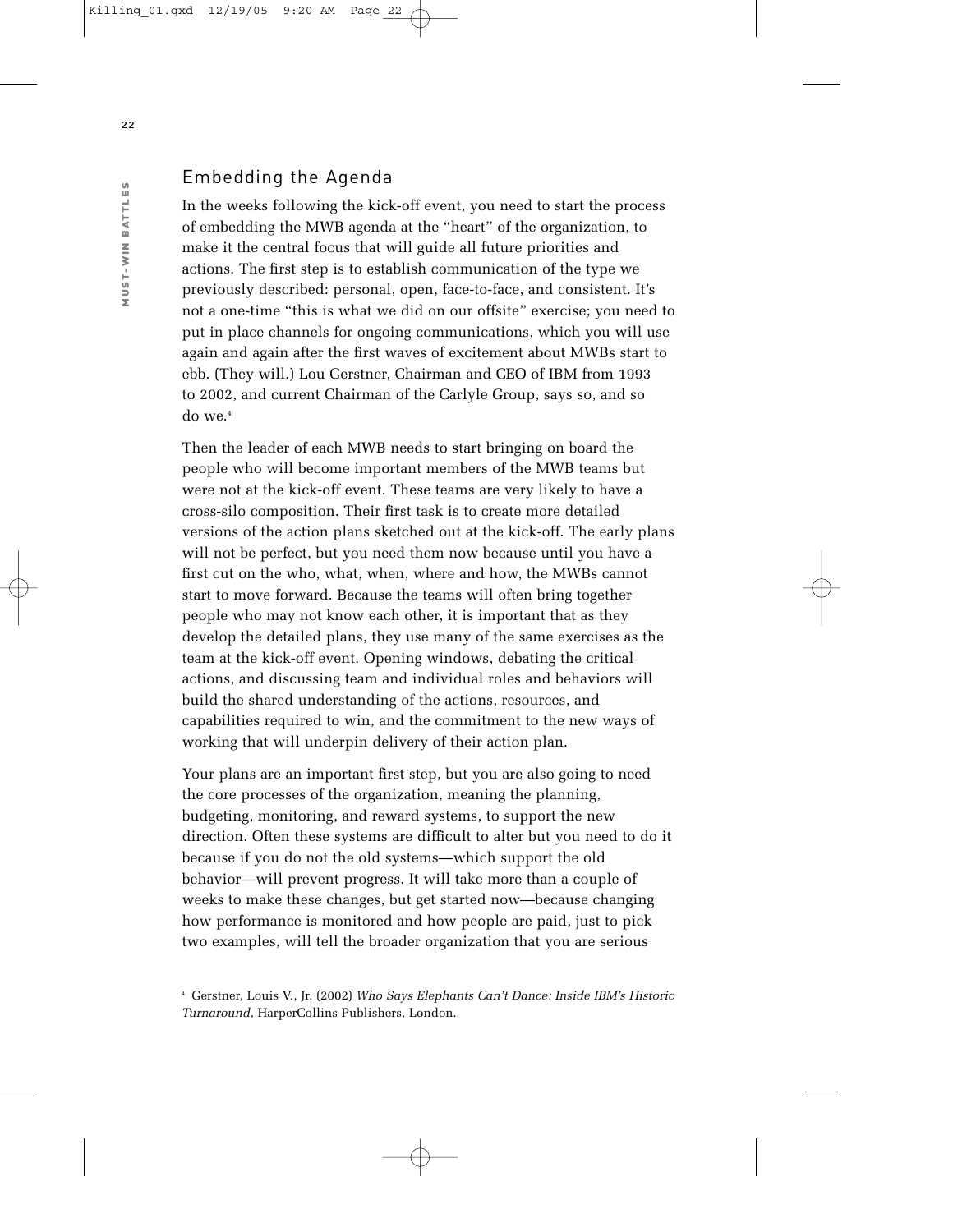about the new agenda. And make sure that reviewing MWB progress is front and center at all leadership team meetings. If the MWBs are to become the priority for the organization, they must be the continual focus of the team.

The final, and probably most difficult, part of embedding the MWBs is making available the time and resources for whole-hearted action. You cannot simply add the MWB agenda on top of ongoing activities—the result will be widespread burnout and cynicism. At the offsite, you and your team decided what the organization would have to stop doing to free up the time, resources, and energy to win the MWBs. Now you have to make those "must-stops" a reality. This will be a challenge, because some of them are likely to be fiercely resisted. To win the battle of the must-stops, you will need an aligned organization.

#### Aligning the Organization

No company can win its MWBs through the efforts of the leadership team alone. The broader organization has to buy in to the new agenda. How you create this buy-in will very much depend on how ready various parts of the organization are to embrace the MWBs. When they learn of them, are people going to say, "Thank goodness, at last we are moving forward" or "They must be kidding, that is not possible"? Getting the organization aligned behind the MWB agenda has to be planned carefully—both in terms of where to start and how fast to move. But again, don't delay, because building a broad organizational commitment to winning the battles is going to take time, so the sooner you get started the better.

Getting the organization on board and ready for action requires several steps. First the team as a whole has to make very visible its commitment to the new agenda, as discussed previously. The MWB agenda must then be cascaded through the different organizational units of the company, through mini-versions of the kick-off event, because their active buy-in and support are critical to delivering the MWB agenda. The original MWBs are not up for debate, but the supporting battles, which need to be won to bring victory in the overall battles, need to be identified, agreed, and implemented. Then you need to repeat the cascade events down into the organization as necessary, with senior managers running the events, making the link to previous events, and removing roadblocks when needed.

23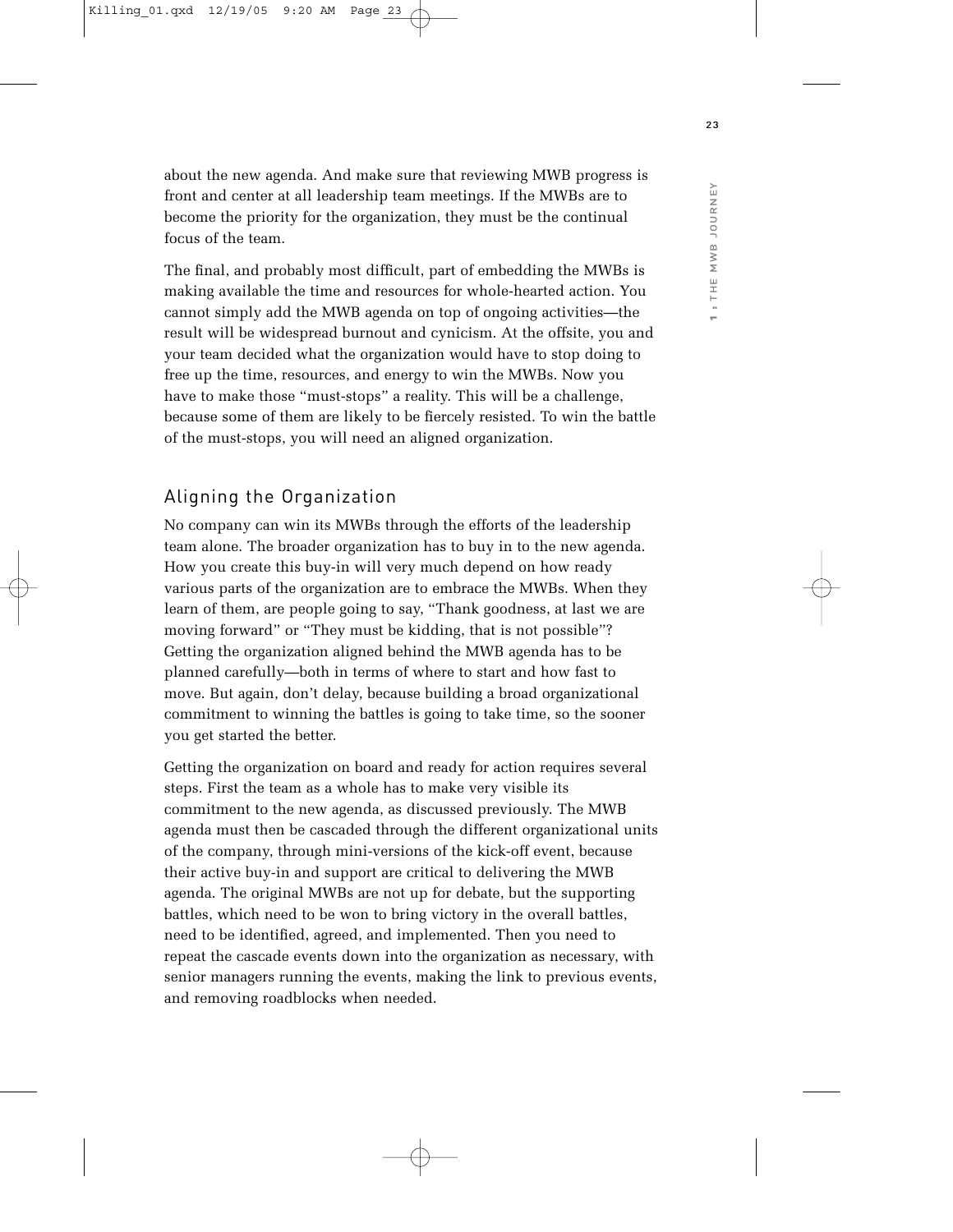**MUST-WIN BATTLES** 

The final component of getting the organization aligned is to bring on board those much-maligned (depending on which side of the fence you sit) staff people at headquarters. Generally the corporate center does not have external markets, so it is not likely to have MWBs of its own. However, the expertise of the central staff can be very important in helping the various MWB teams. So use the staff groups, do not isolate them. If they feel left out, they may hamper the journey.

#### Maintaining Momentum

As the MWB cascade continues, you will need to actively encourage and support the new management behavior that everyone committed to at the kick-off event, as well as keep track of how well the MWBs are delivering against their milestones and targets.

We suggest that you start reviewing MWB progress on a regular basis, beginning about six months after the kick-off event. Monitor both movement toward "hard" targets such as revenues, new markets entered, or products launched, and softer behavioral issues. The latter are very important because managers who are resisting the new ways of working can destroy the atmosphere that you want to create. Do not allow the reviews to become endless debates. Make decisions, and ensure that there is wide recognition for exceptional performance and visible consequences for underperformance.

If your early reviews show that your team is coming together, energy levels are high, and the MWB battles are well defined and starting to be fought, you can give yourself a pat on the back. At this point, your journey is truly under way. But—and there is always a but—there will inevitably be hiccups along the way. Some battles may get derailed, others will just never really get going. It is important to recognize (early, hopefully, because the battles are constantly on the team agenda) when things are off track. Often you will need to re-energize the battle, perhaps by making some personnel changes. But sometimes you will need to refocus the battle or abandon it. In a changing world, fixed strategic priorities are seldom a recipe for success. So the last big challenge is to know when to declare victory and replace an existing MWB with a new one. After a significant investment of emotional energy and resources, parting with an "old friend" may be difficult, but do it. The next challenge is waiting for you.

Getting an organization moving in a new direction, and keeping it moving, can be exhausting. Some teams have compared the early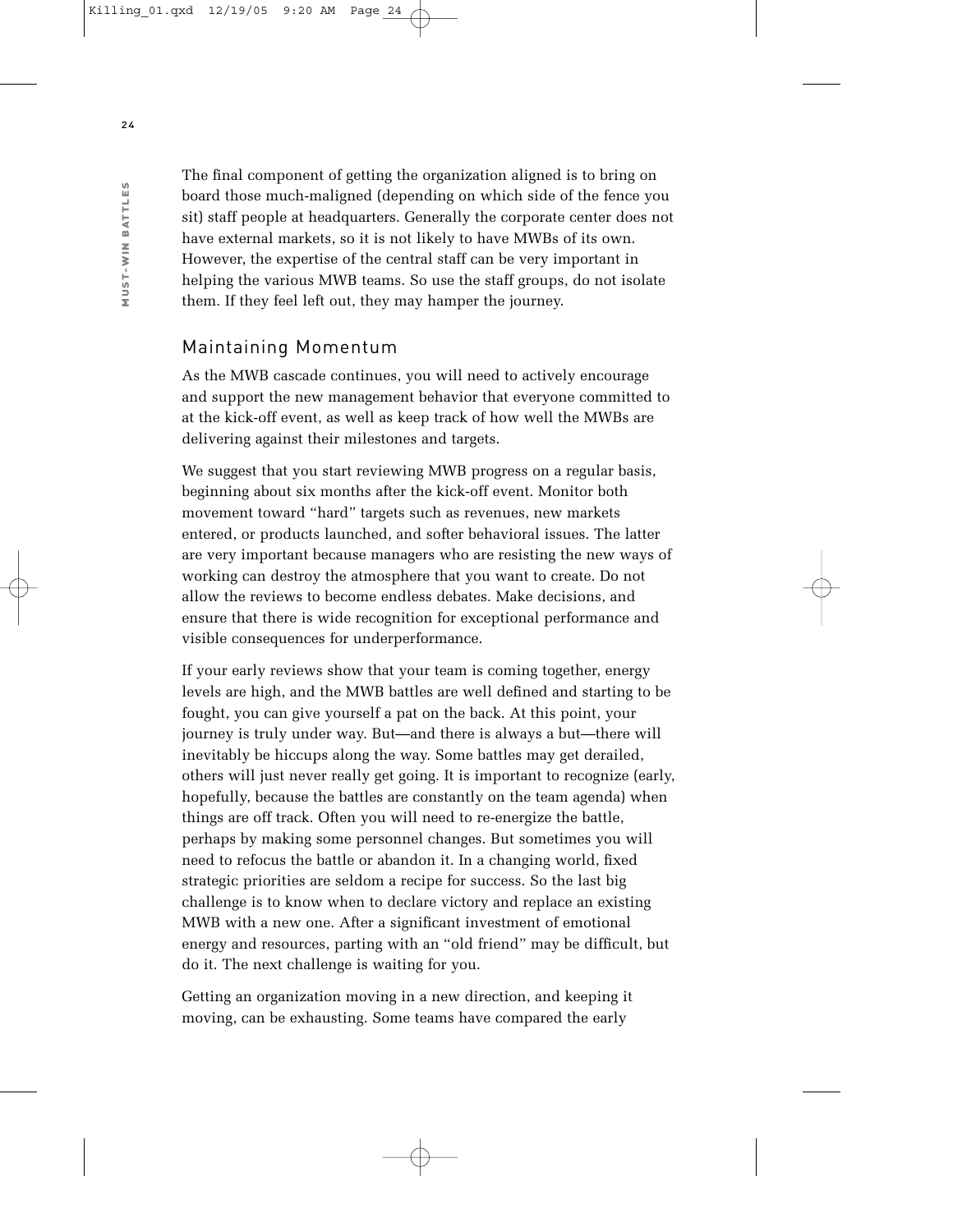months of an MWB journey to trying to get a heavy flywheel moving. They put in lots of energy, but there is little visible movement. To build momentum, you and your team will continually need to support each other to sustain your collective commitment and your ability to keep generating energy in others. Clearly, positive early results help, so be sure to celebrate these and broadcast them extensively. But also create opportunities which will allow the team to maintain and reinforce the emotional relationships they have built. If the team lose spirit, you do not have much hope of moving the rest of the organization forward.

In Chapter 7, we suggest that the final determinant of success is "going the last 10 percent"—doing the small things that are hard to describe because they are so varied, from sending a handwritten thank-you note, to throwing a party, to just showing up when you are not expected. These seemingly small acts can make a huge difference to the mind set of the organization and become the stuff of enduring organizational legend.

#### Creating a Sustainable Competitive Advantage

Most MWBs focus on market-related initiatives: developing and introducing new products, reviving a brand, entering a distant geographic market, or a new segment in a home market, and so on. By definition these battles are important. But competitors will respond to your moves—doing their best to copy or exceed your efforts, and acting in ways that will take away the uniqueness of your offering to customers. It is very difficult, in short, to create a *sustainable* competitive advantage. A better market objective in today's world is often to create a *renewable* competitive advantage.

But we believe that you can use your MWB journey to create a real sustainable competitive advantage. This is the creation of a management team that truly functions as a team. As we have argued, and will again in Chapter 3, top managers rarely function as teams. So if you can build your key players into a real team, you will have a competitive advantage that will be very difficult for competitors to match. Your top team, operating as a team, should be able to implement new initiatives more quickly and with more force than competitors. In other words, having a sustainable competitive advantage in the way people work together at the top of your organization should allow you to create a series of renewable competitive advantages in the marketplace.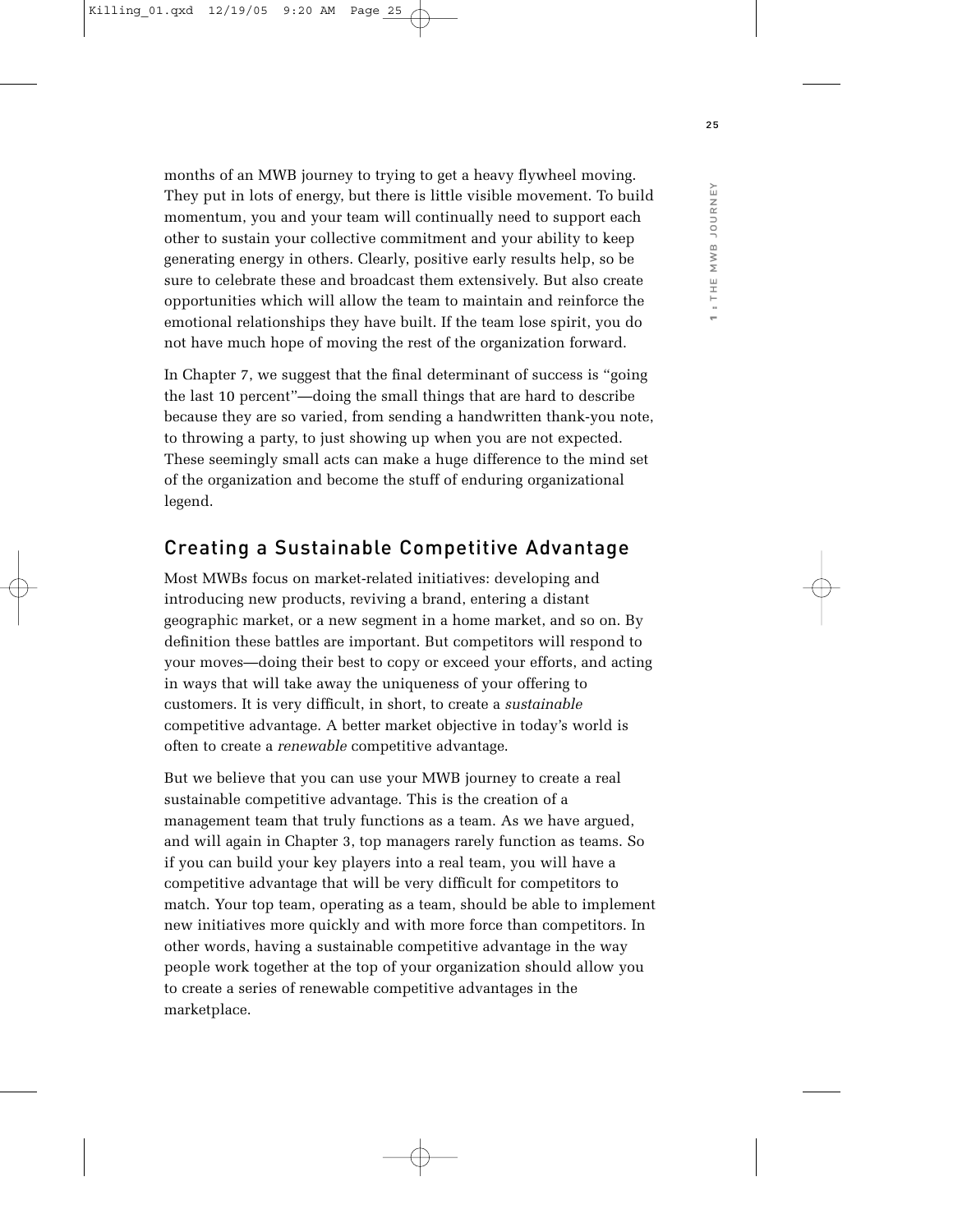As the leader your most important job is to take that group of people at the top and turn them into a team. It will not be done overnight, and it may not be possible with the cast of characters that you have in place right now. The MWB journey is a tool we have seen managers use to build such a team, but let us re-emphasize that the key is to simultaneously lead your people on a journey that is both intellectual and emotional. This is difficult because it means that the leader has to continuously embody the blend of both intellectual and emotional openness that he or she is asking of others. The rewards, however, in terms of business results as well as the personal development of the leader and of the team members, are great.

If you are attracted by the possibility of using an MWB journey to create focus, energy, and a real team in your business, read on. We offer you a guide to the journey, including tools and techniques that can be used at each stage, plus advice on how to use them. These are not just nice ideas, we have personally used these tools, and seen MWB leaders use them. They work.

# Is This the Right Approach for You?

As you move forward through the book, you may wonder about whether the MWB approach is right for your company—and for yourself as a leader. The questions below are, hopefully, useful prompts for your deliberations.

#### **1. Is an MWB journey what our business needs?**

Assess the health of your business, senior management team, and organization. If performance is good, the top team is functioning well, your strategic priorities are appropriate, and the organization is working effectively, you probably do not need an MWB journey. If this is not the case, you should consider the ideas and examples in the book and decide if the journey would make sense for you.

#### **2. Could we move forward on simultaneous intellectual and emotional journeys?**

The power of the must-win battle approach is in building commitment to action at the same time as defining strategic priorities. If you are comfortable with this idea, and your business needs to improve on both dimensions, then keep reading. If, on the

**MUST-WIN BATTLES**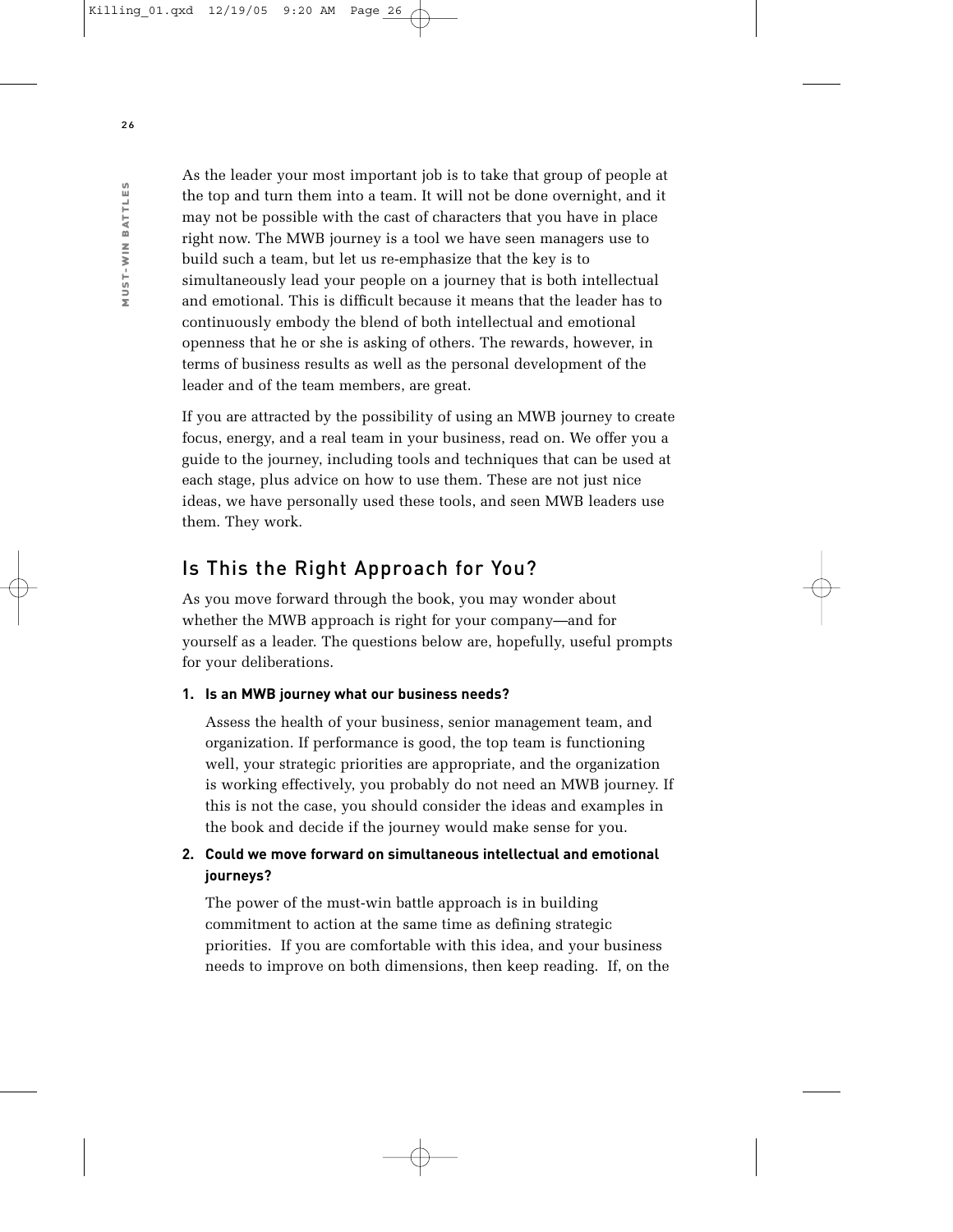other hand, you feel that separating strategic planning and teambuilding is the best way forward, then must-win battles are not the right solution for you.

#### **3. Are most senior managers capable of handling such a major change?**

Most top teams need to change their behavior and mindset in order to lead a successful MWB journey. This change process can be particularly difficult if your organization is made up of independent fiefdoms led by strong-willed senior managers. Building these executives into a team will require a lot of debate and conflict, and as the leader you will need to manage the process. And in spite of the fact that some managers will see themselves as losers in these debates, you need to keep them on board, because you need everyone participating in your team.

#### **4. If we get started, will we be able to sustain the momentum?**

After the kick-off event, you will need to build a broad coalition of managers from all levels who will drive the MWB initiatives deep into the organization. How difficult will this be? How willingly will the organization at large embrace the idea of must-win battles? You will have to monitor progress carefully and find ways to re-energize the MWBs as you go.

#### **5. Given the challenges, are you ready to lead the journey?**

Do you have the skills and deep desire to lead such a journey? You will have to demonstrate a lot of flexibility and be willing to enter debates with an open mind, not always insisting on getting your way. And this will be an ongoing journey. Do you have the stamina? Stopping part way through is worse than not starting.

If your answer is yes to most of these questions, you should give serious thought to undertaking an MWB journey. If not, we nonetheless hope that you will find food for thought in these pages, and recognize the power of combining clarity of strategic focus with emotional commitment, however you achieve it.

★★★

Now, meet John Ryan. He's a fictional character, but knows many of the senior managers we have worked with intimately because each of them is part of him.